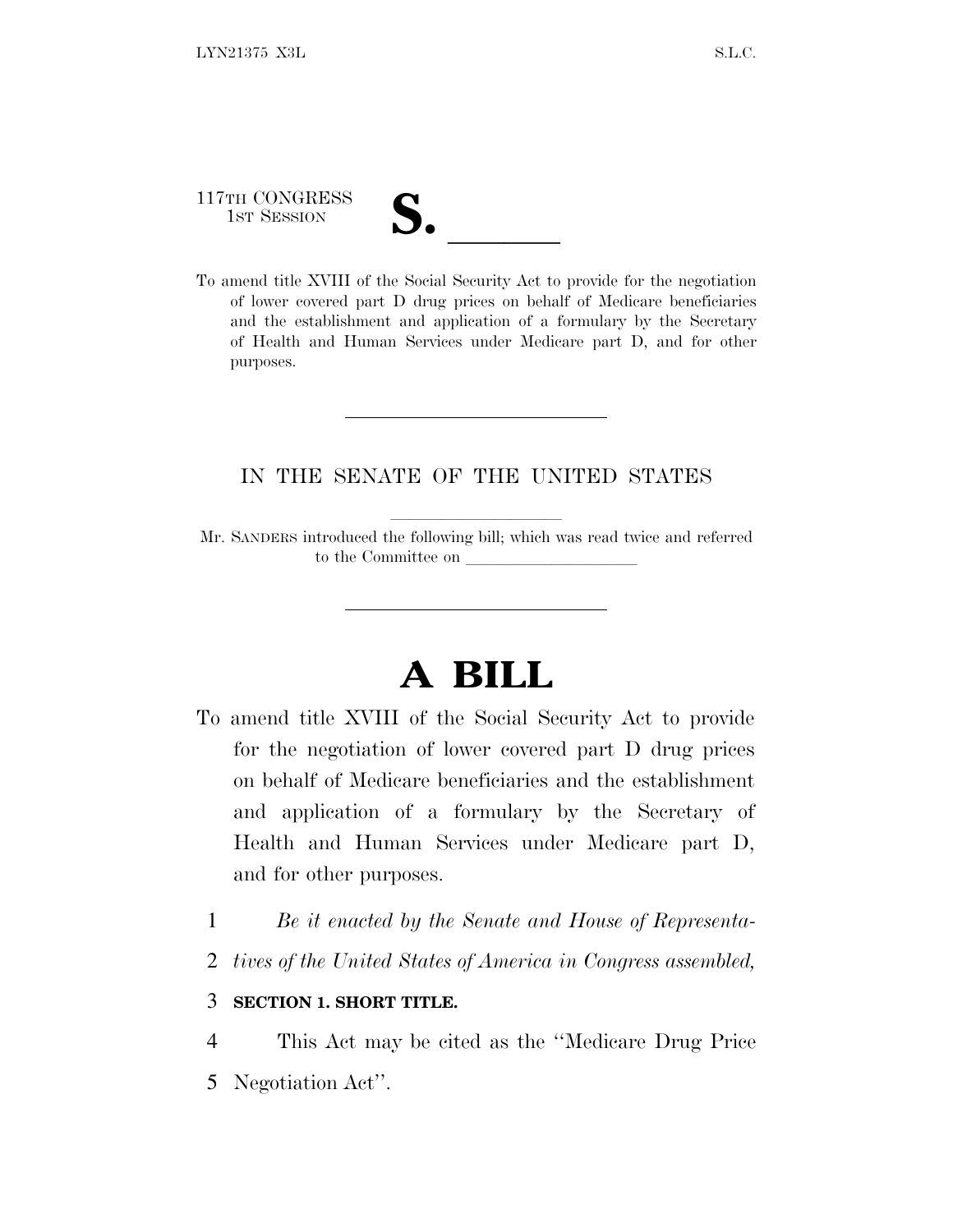**SEC. 2. NEGOTIATION OF LOWER COVERED PART D DRUG PRICES ON BEHALF OF MEDICARE BENE- FICIARIES; ESTABLISHMENT AND APPLICA- TION OF FORMULARY BY THE SECRETARY OF HEALTH AND HUMAN SERVICES UNDER MEDICARE PART D.** (a) I<sup>N</sup> GENERAL.—Section 1860D–11 of the Social Security Act (42 U.S.C. 1395w–111) is amended by strik- ing subsection (i) (relating to noninterference) and insert- ing the following: 11 "(i) NEGOTIATION OF LOWER DRUG PRICES; ESTAB- LISHMENT AND APPLICATION OF FORMULARY.—  $\frac{1}{1}$  NEGOTIATION. 14 "(A) In GENERAL.—Notwithstanding any other provision of law, subject to subparagraph (B), the Secretary shall, for plan years begin-17 ning with plan year 2023— 18 ''(i) negotiate with pharmaceutical

 manufacturers the prices (including dis- counts, rebates, and all other price conces- sions) that may be charged to PDP spon- sors and MA organizations for covered **part D** drugs furnished to enrollees; and 24 ''(ii) complete such negotiations for a plan year not less than 30 days before the first day of the application review process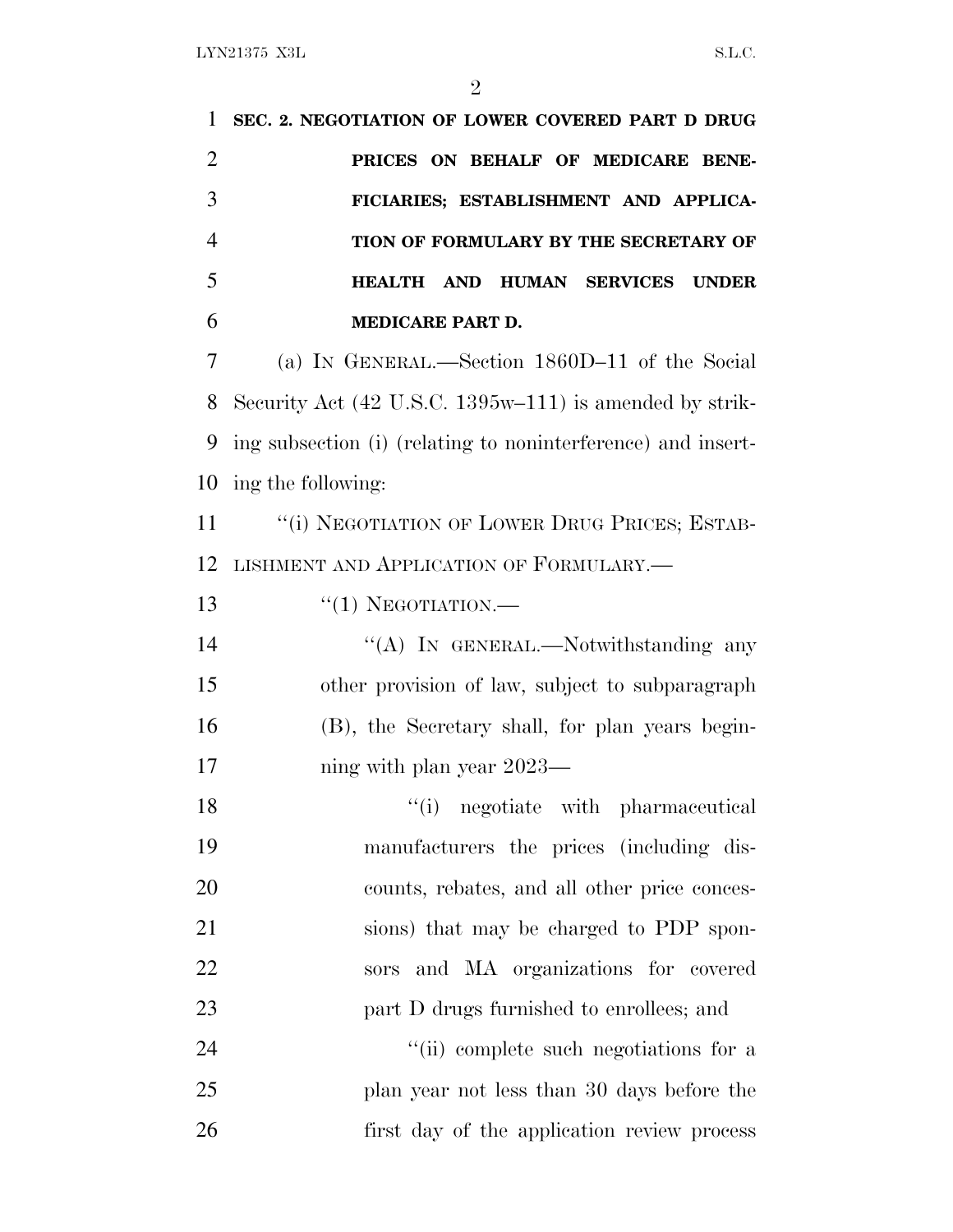| $\mathbf{1}$   | for such plan year for new contracts or ex-  |
|----------------|----------------------------------------------|
| $\overline{2}$ | panding existing contracts with PDP spon-    |
| 3              | sors and MA organizations to offer pre-      |
| $\overline{4}$ | scription drug plans or MA-PD plans, re-     |
| 5              | spectively.                                  |
| 6              | "(B) USE OF FALLBACK IF NEGOTIATIONS         |
| 7              | $FAIL$ .                                     |
| 8              | "(i) IN GENERAL.—If, after negotia-          |
| 9              | tions under subparagraph (A), the Sec-       |
| 10             | retary is not successful in obtaining a rea- |
| 11             | sonable price for covered part D drugs in    |
| 12             | accordance with clause (iii), the price that |
| 13             | may be charged to PDP sponsors and MA        |
| 14             | organizations for such covered part D        |
| 15             | drugs furnished to enrollees shall be the    |
| 16             | lowest of the following:                     |
| 17             | $\lq\lq$ (I) The price applied pursuant      |
| 18             | to section 8126 of title 38, United          |
| 19             | States Code, for such drug for the           |
| 20             | year.                                        |
| 21             | "(II) The median price available,            |
| 22             | during the most recent 12-month pe-          |
| 23             | riod for which data is available from        |
| 24             | the manufacturer to any wholesaler,          |
| 25             | retailer, provider, health maintenance       |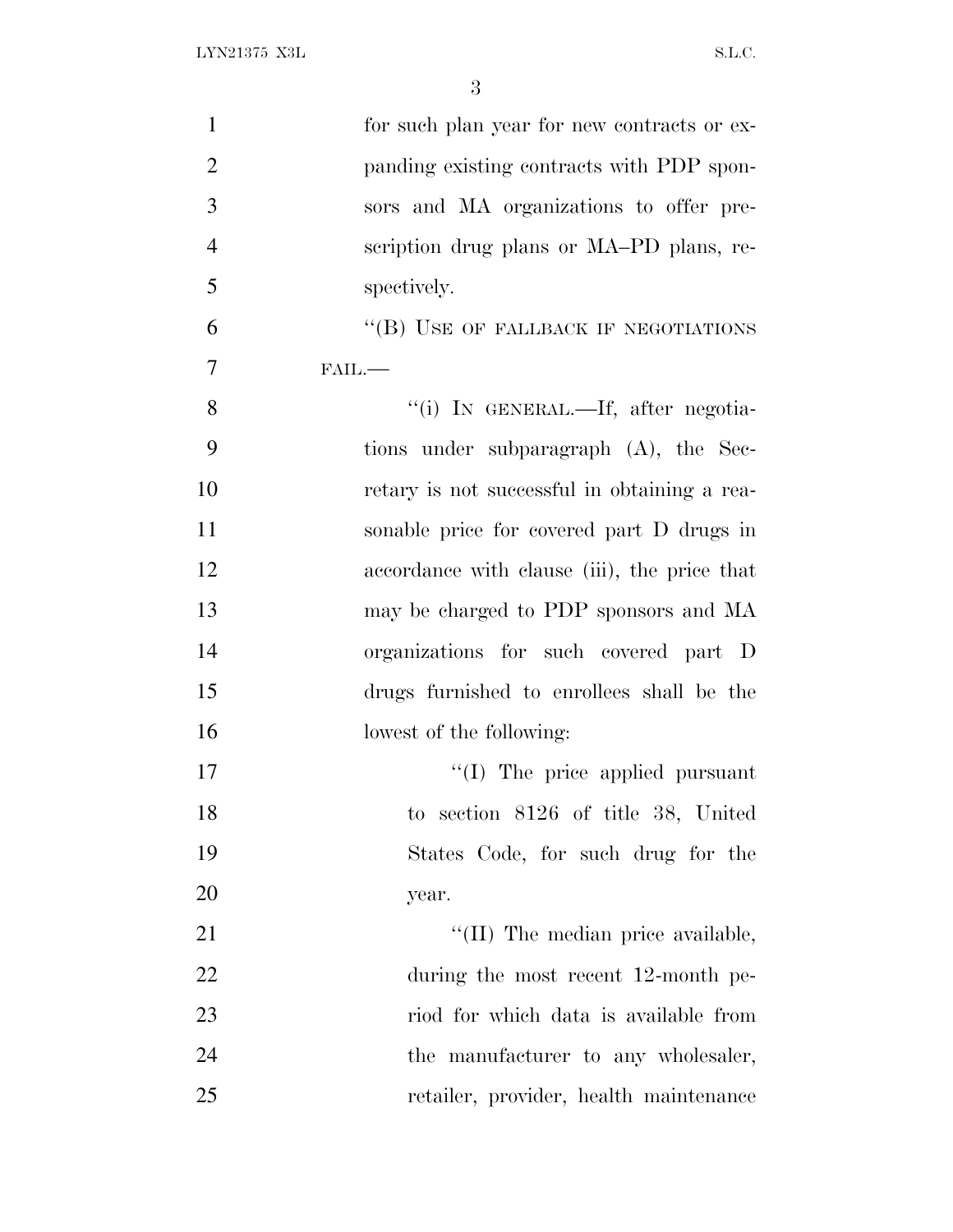| $\mathbf{1}$   | organization, nonprofit entity, or gov-         |
|----------------|-------------------------------------------------|
| $\overline{2}$ | ernmental entity in Canada, the                 |
| 3              | United Kingdom, Germany, France,                |
| $\overline{4}$ | and Japan.                                      |
| 5              | "(III) The average manufacturer                 |
| 6              | price (as defined in subsection (k) of          |
| $\overline{7}$ | section 1927) for such drug for the             |
| 8              | most recent rebate period (as defined           |
| 9              | in such subsection) applicable to such          |
| 10             | plan year, reduced by the sum of the            |
| 11             | applicable rebate factors for the drug          |
| 12             | and rebate period.                              |
| 13             | "(ii) APPLICABLE REBATE FACTOR.-                |
| 14             | For purposes of clause $(i)(III)$ , the term    |
| 15             | 'applicable rebate factor' means, with re-      |
| 16             | spect to a covered part D drug and a re-        |
| 17             | bate period (as defined in section $1927(k)$ ), |
| 18             | a dollar amount that applies for purposes       |
| 19             | of determining the amount of a rebate that      |
| 20             | is applicable to such drug for such rebate      |
| 21             | period under—                                   |
| 22             | "(I) paragraph $(1)(A)(ii)$ of sec-             |
| 23             | tion $1927(e)$ ;                                |
| 24             | ``(II)<br>paragraph $(2)(A)(ii)$<br>of          |
| 25             | such section;                                   |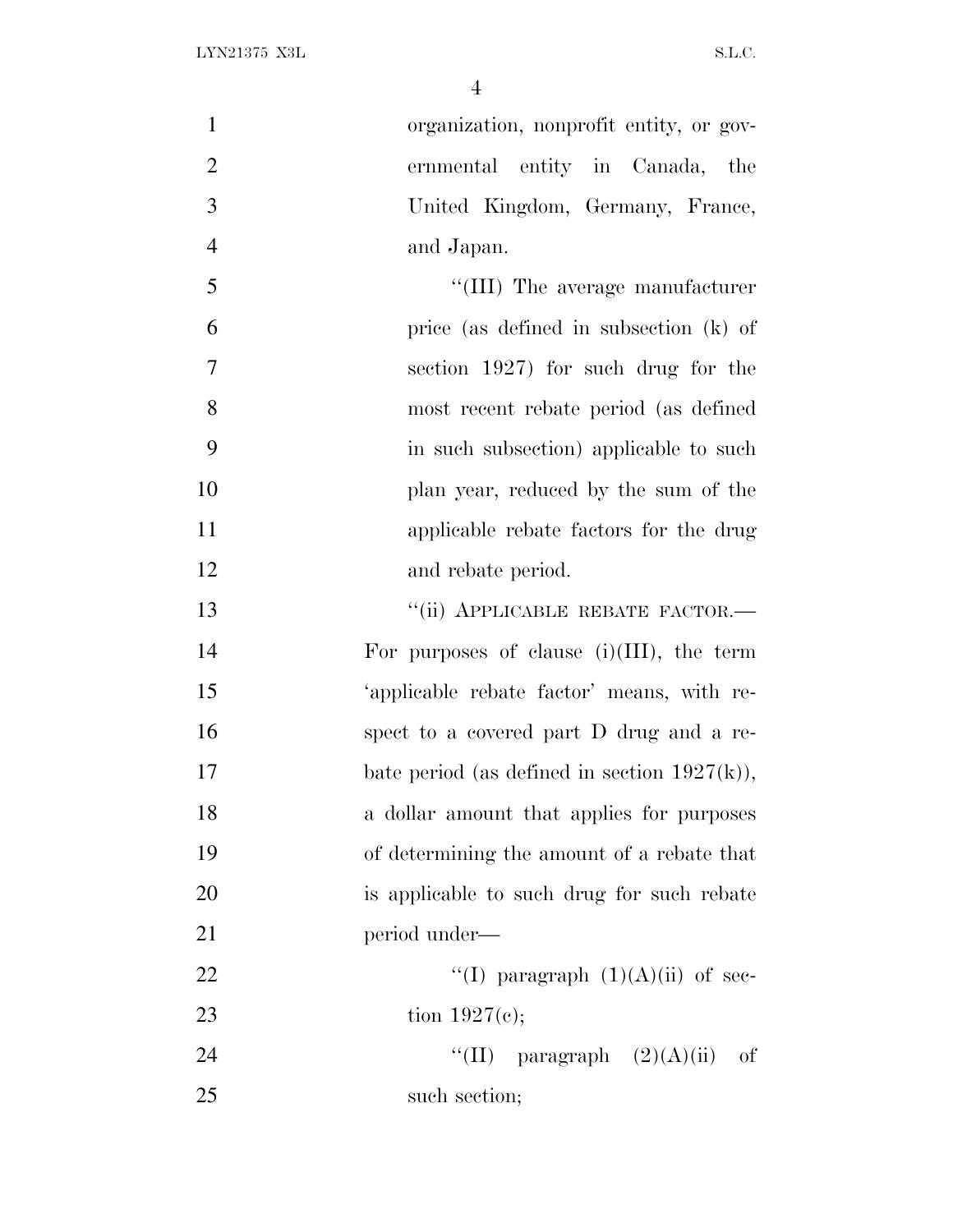| $\mathbf{1}$<br>"(III) paragraph $(2)(B)$ of such |
|---------------------------------------------------|
| $\overline{2}$<br>section;                        |
| "(IV) paragraph $(2)(C)$ of such<br>3             |
| $\overline{4}$<br>section;                        |
| "(V) paragraph $(3)(A)(i)$ of such<br>5           |
| 6<br>section; or                                  |
| $\tau$<br>"(VI) paragraph $(3)(C)$ of such        |
| 8<br>section.                                     |
| 9<br>"(iii) GUIDANCE.—Not later than 60           |
| 10<br>days after the date of enactment of this    |
| 11<br>subsection, the Secretary shall issue guid- |
| 12<br>ance on criteria to be considered for pur-  |
| 13<br>poses of determining under clause (i)       |
| 14<br>whether or not the Secretary is successful  |
| 15<br>in obtaining a reasonable price for a cov-  |
| 16<br>ered part D drug. Such criteria shall in-   |
| 17<br>clude at least the following:               |
| $\lq\lq$ (I) The comparative clinical ef-<br>18   |
| 19<br>fectiveness and cost effectiveness, if      |
| 20<br>available, of such covered part D           |
| 21<br>drug.                                       |
| 22<br>"(II) The budgetary impact of               |
| 23<br>providing coverage under this part for      |
| 24<br>such covered part D drug.                   |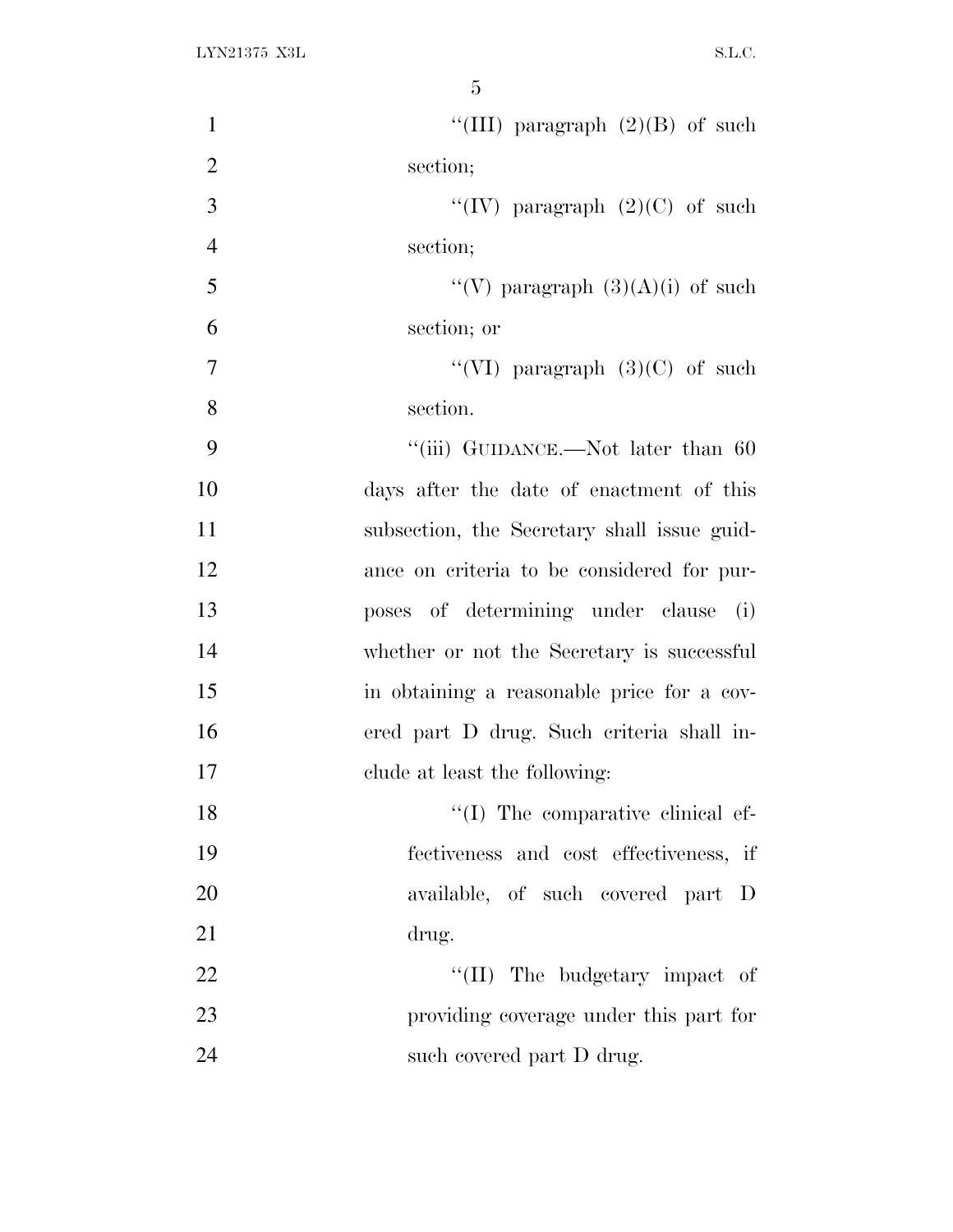| $\mathbf{1}$   | "(III) The number of similarly              |
|----------------|---------------------------------------------|
| $\overline{2}$ | effective drug or alternative treatment     |
| 3              | regimens for each approved use of           |
| $\overline{4}$ | such covered part D drug.                   |
| 5              | $``(IV)$ Associated unmet need or           |
| 6              | severity of illness.                        |
| $\overline{7}$ | "(C) IDENTIFICATION OF COVERED PART         |
| 8              | D DRUGS SUBJECT TO NEGOTIATION AND AP-      |
| 9              | PLICATION OF NEGOTIATED PRICE.-             |
| 10             | "(i) IDENTIFICATION.—The Secretary          |
| 11             | shall, for each plan year, in accordance    |
| 12             | with the subsequent clauses of this sub-    |
| 13             | paragraph, and pursuant to rulemaking,      |
| 14             | identify covered part D drugs for which ne- |
| 15             | gotiations under subparagraph (A) shall be  |
| 16             | conducted.                                  |
| 17             | "(ii) APPLICATION OF NEGOTIATED             |
| 18             | PRICE.—Except as provided in clause (iii),  |
| 19             | the negotiated price of a covered Part D    |
| 20             | drug shall be in effect for each subsequent |
| 21             | plan year, and may be adjusted for infla-   |
| 22             | tion, as measured by the percentage in-     |
| 23             | crease in the consumer price index for all  |
| 24             | urban consumers over the preceding year.    |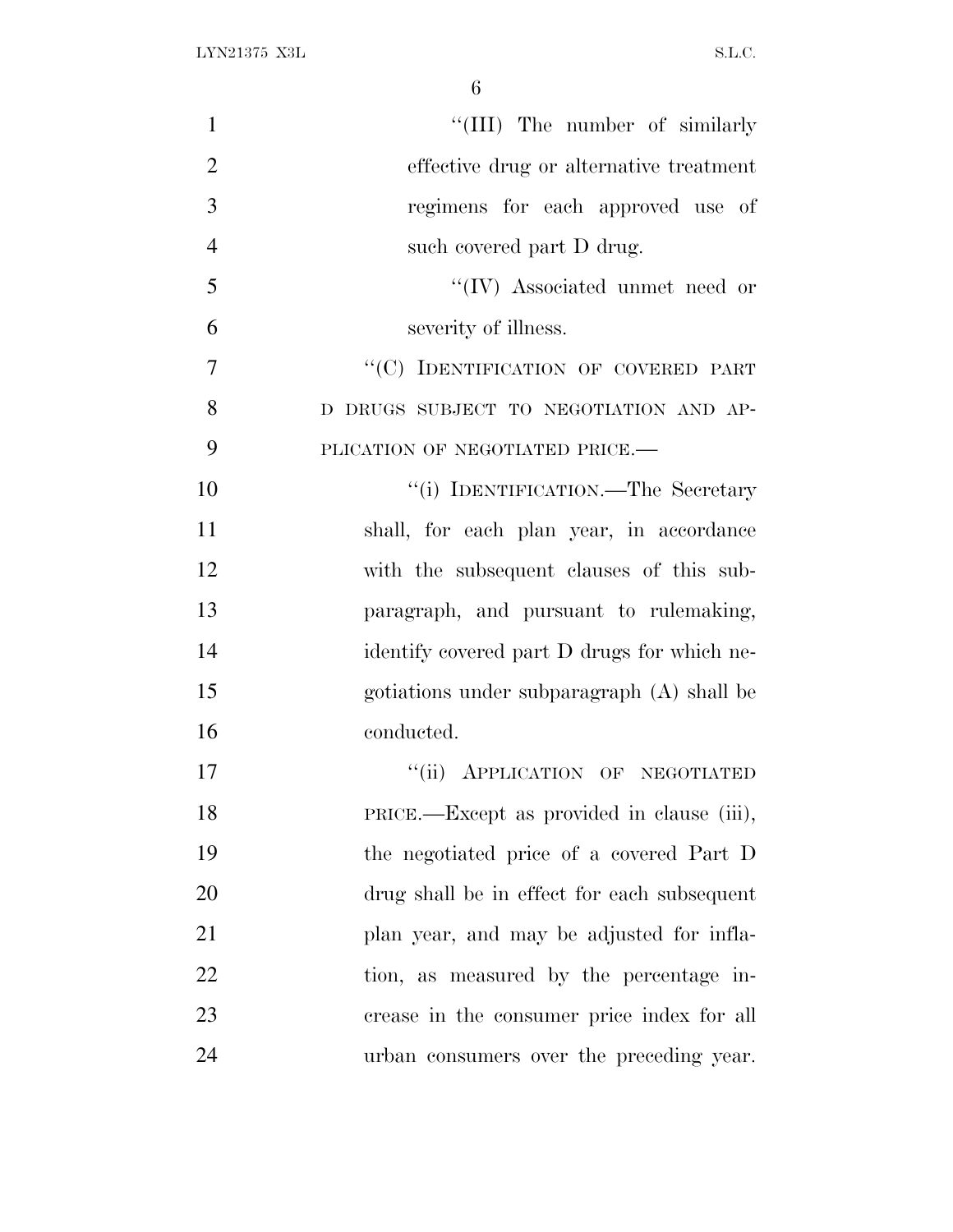| $\mathbf{1}$   | "(iii) PROCESS FOR RENEGOTI-                        |
|----------------|-----------------------------------------------------|
| $\overline{2}$ | ATION.—The Secretary may establish a                |
| 3              | process whereby stakeholders may petition           |
| $\overline{4}$ | for the negotiated price of a covered Part          |
| 5              | D to be renegotiated after an appropriate           |
| 6              | length of time and only if evidence justi-          |
| $\overline{7}$ | fying the need for such renegotiation is            |
| 8              | provided.                                           |
| 9              | "(iv) REASONABLE NOTIFICATION.-                     |
| 10             | The Secretary shall carry out this subpara-         |
| 11             | graph in such manner as to provide for              |
| 12             | public notification of the covered part D           |
| 13             | drugs subject to negotiations for a plan            |
| 14             | year within a reasonable period before the          |
| 15             | beginning of such negotiations.                     |
| 16             | "(D) PRIORITIZATION OF CERTAIN COV-                 |
| 17             | ERED PART D DRUGS.—For purposes of sub-             |
| 18             | paragraph $(C)(i)$ , the Secretary shall prioritize |
| 19             | negotiating the prices of covered part D            |
| 20             | drugs                                               |
| 21             | $f'(i)$ that are among—                             |
| 22             | "(I) the 40 covered part $D$ drugs                  |
| 23             | that are utilized by at least 1,000                 |
| 24             | Medicare part D beneficiaries and                   |
| 25             | with respect to which there were the                |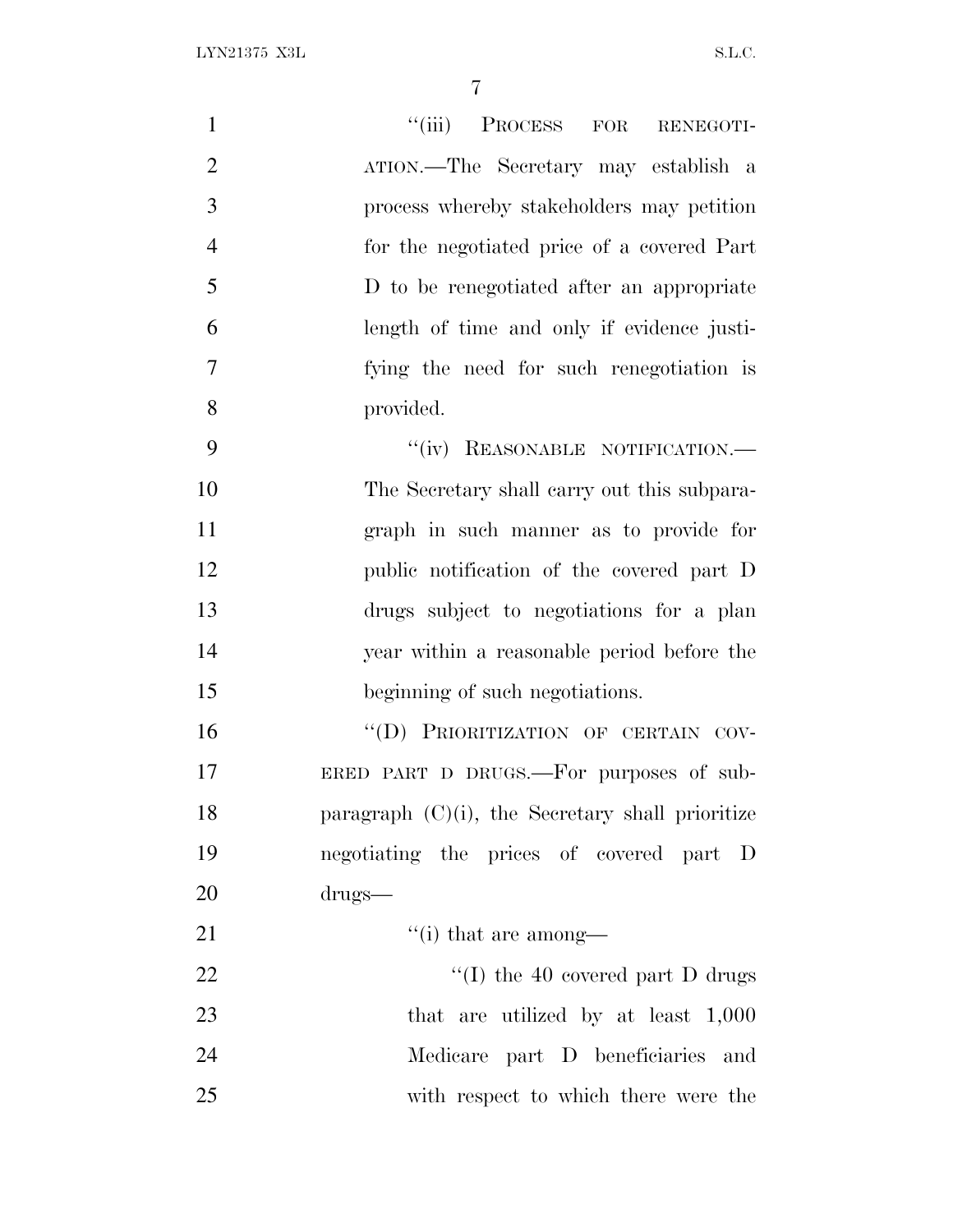| $\mathbf{1}$   | highest total expenditures under this        |
|----------------|----------------------------------------------|
| $\overline{2}$ | part during the most recent 12-month         |
| 3              | period for which data is available;          |
| $\overline{4}$ | "(II) the $40$ covered part D                |
| 5              | drugs that are utilized by at least          |
| 6              | 1,000 Medicare part D beneficiaries          |
| $\overline{7}$ | with respect to whom the total annual        |
| 8              | spending per such a beneficiary under        |
| 9              | this part for coverage of such a drug        |
| 10             | is at least $$10,000$ ; or                   |
| 11             | "(III) the $20$ covered part D               |
| 12             | drugs that are utilized by at least          |
| 13             | 1,000 Medicare part D beneficiaries          |
| 14             | and with respect to which there are          |
| 15             | unit cost increases at or above the          |
| 16             | 95th percentile of overall covered part      |
| 17             | D drug unit cost increases during the        |
| 18             | most recent 12-month period for              |
| 19             | which data is available;                     |
| 20             | "(ii) with respect to which the cost of      |
| 21             | such a drug to the part D eligible indi-     |
| 22             | vidual involved would exceed the annual      |
| 23             | out-of-pocket threshold applicable under     |
| 24             | section $1860D-2(b)(4)(B)$ for such plan     |
| 25             | year, if the drug were prescribed to the in- |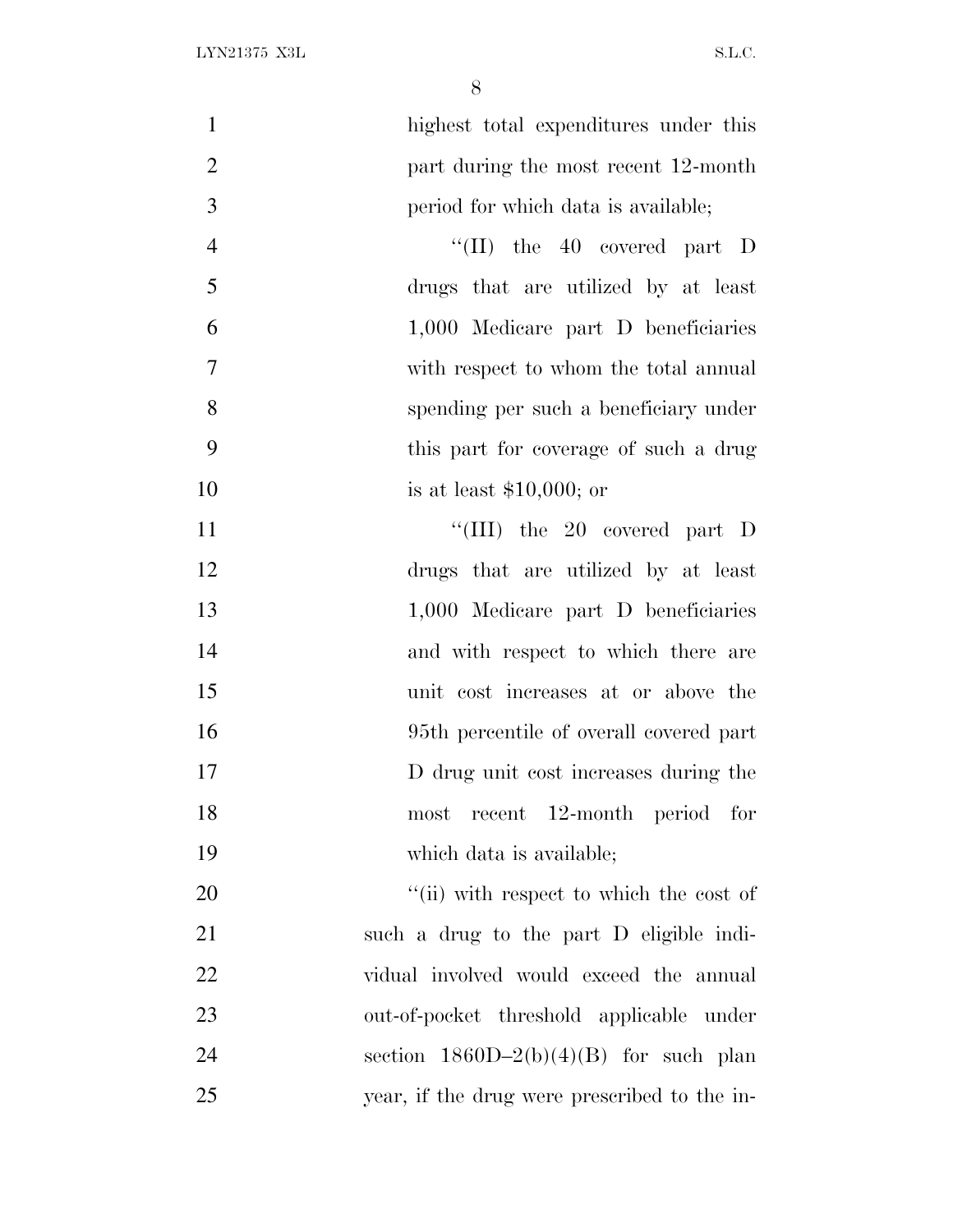| $\mathbf{1}$   | dividual for the period of the year or with      |
|----------------|--------------------------------------------------|
| $\overline{2}$ | respect to which a single treatment regi-        |
| 3              | men is priced above such annual out-of-          |
| $\overline{4}$ | pocket threshold applicable under such sec-      |
| 5              | tion $1860D-2(b)(4)(B)$ for the year; or         |
| 6              | "(iii) that are single-source drugs or           |
| $\overline{7}$ | biologicals (as defined in<br>section            |
| 8              | $1847A(c)(6)(D)$ and that satisfy at least       |
| 9              | one other criterion described in a previous      |
| 10             | clause of this subparagraph.                     |
| 11             | "(E) ANNUAL REPORT TO CONGRESS.-                 |
| 12             | Not later than 30 days after the date on which   |
| 13             | the Secretary completes negotiations under this  |
| 14             | paragraph for the first plan year and each sub-  |
| 15             | sequent plan year, the Secretary shall submit to |
| 16             | Congress and make available to the public a re-  |
| 17             | port describing the negotiations during the pre- |
| 18             | eeding year, including—                          |
| 19             | $f(i)$ the number of covered part D              |
| 20             | drug prices negotiated;                          |
| 21             | "(ii) the magnitude of savings                   |
| 22             | achieved as a result of such negotiations;       |
| 23             | "(iii) the number of times price nego-           |
| 24             | tiations failed (based on the criteria in-       |
| 25             | cluded in the guidance issued pursuant to        |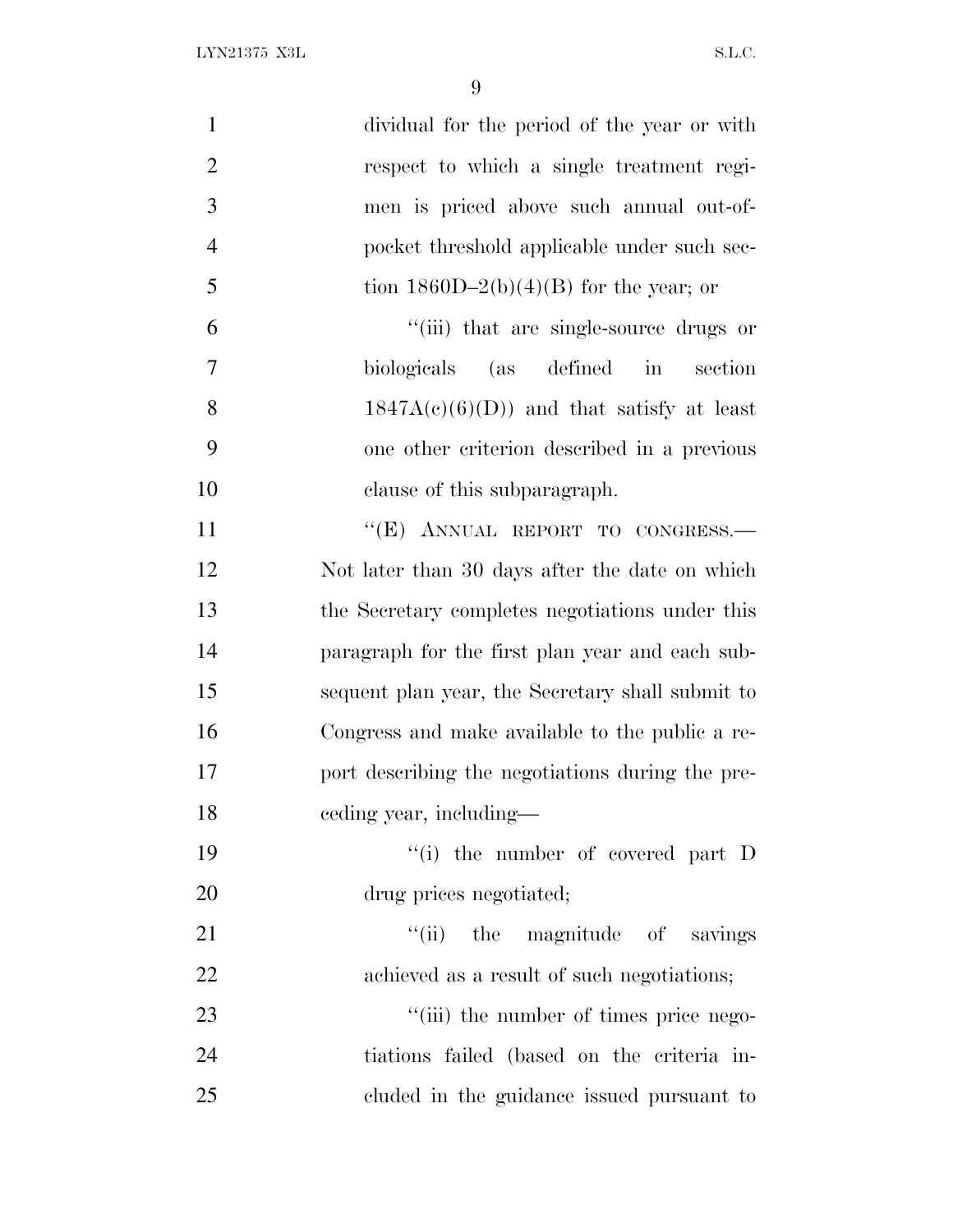| $\mathbf{1}$   | clause (iii) of subparagraph (B)) and re-        |
|----------------|--------------------------------------------------|
| $\overline{2}$ | sulted in the use of fallback prices under       |
| 3              | clause (i) of such subparagraph, and the         |
| $\overline{4}$ | rationale for any such decisions;                |
| 5              | "(iv) the progress made toward nego-             |
| 6              | tiating the prices of covered part D drugs       |
| 7              | that are prioritized under subparagraph          |
| 8              | $(D)$ ; and                                      |
| 9              | $f'(v)$ the barriers, if any, to achieving       |
| 10             | savings through negotiations.                    |
| 11             | "(F) EVALUATION.—Not later than De-              |
| 12             | cember 31, 2026, the Inspector General of the    |
| 13             | Department of Health and Human Services          |
| 14             | shall submit to Congress a report evaluating the |
| 15             | negotiations conducted by the Secretary under    |
| 16             | this paragraph, including a description and      |
| 17             | analysis of—                                     |
| 18             | "(i) the extent to which such price ne-          |
| 19             | gotiations are achieving lower prices for        |
| 20             | covered part D drugs for enrollees;              |
| 21             | "(ii) the parties benefitting from such          |
| 22             | lower prices, such as enrollees, the Federal     |
| 23             | Government, States, prescription drug            |
| 24             | plans and MA-PD plans, or other entities;        |
|                |                                                  |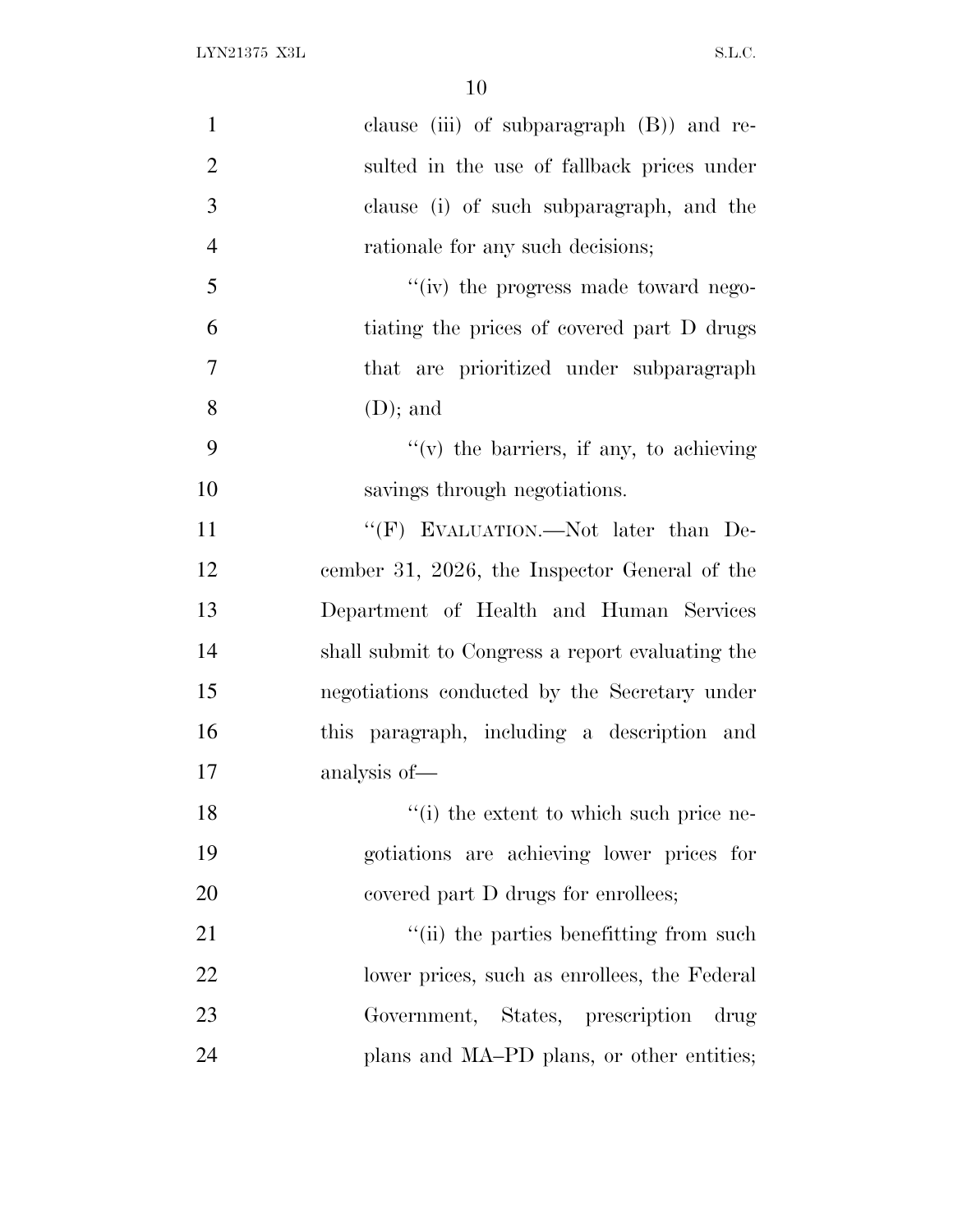| $\mathbf{1}$   | "(iii) how such price negotiations are        |
|----------------|-----------------------------------------------|
| $\overline{2}$ | affecting—                                    |
| 3              | $\lq\lq$ (I) the list price of covered part   |
| $\overline{4}$ | D drugs; and                                  |
| 5              | "(II) drug prices in the private              |
| 6              | market; and                                   |
| 7              | "(iv) recommendations for improving           |
| 8              | price negotiations, if applicable.            |
| 9              | "(2) ESTABLISHMENT AND APPLICATION OF         |
| 10             | FORMULARY BY THE SECRETARY OR CHANGES IN      |
| 11             | FORMULARIES TO BE REQUIRED BY SECRETARY.      |
| 12             | "(A) IN GENERAL.-The Secretary shall,         |
| 13             | for plan years beginning with plan year 2023— |
| 14             | "(i) subject to subparagraphs (B) and         |
| 15             | (C), establish and apply a formulary for      |
| 16             | required use by sponsors of prescription      |
| 17             | drug plans and organizations offering MA-     |
| 18             | PD plans under this part; or                  |
| 19             | "(ii) require changes, as necessary, in       |
| 20             | covered part D drugs included on<br>the       |
| 21             | formularies of PDP sponsors of prescrip-      |
| 22             | tion drug plans (including changes, as nec-   |
| 23             | essary, in the preferred or tiered cost-shar- |
| 24             | ing status of such a drug) to take into ac-   |
| 25             | count negotiations carried out by the Sec-    |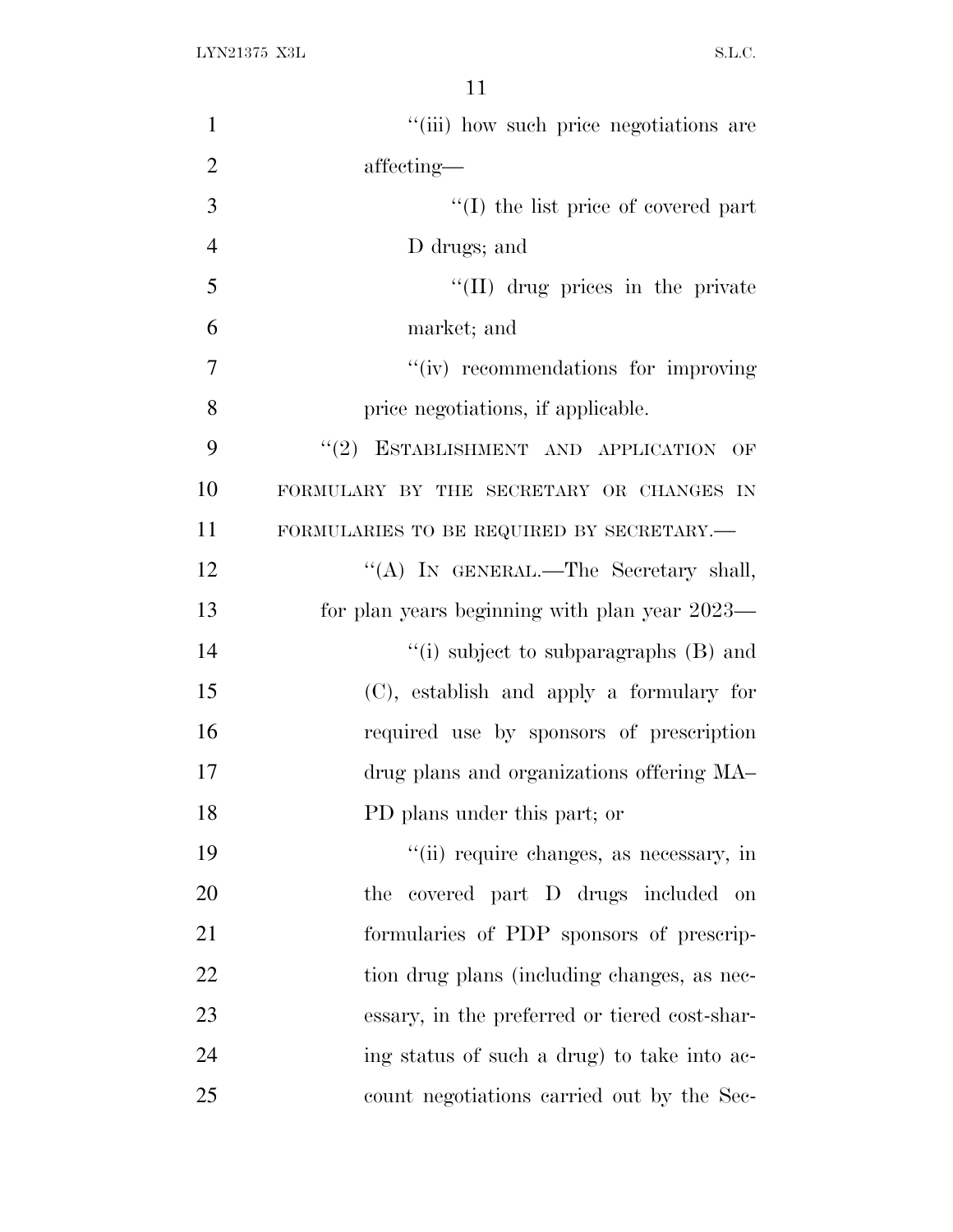$\begin{minipage}{0.9\linewidth} \textbf{LYN21375 X3L} \end{minipage}$ 

| $\mathbf{1}$   | retary pursuant to paragraph $(1)$ , regard-        |
|----------------|-----------------------------------------------------|
| $\overline{2}$ | less of whether such a covered part D drug          |
| 3              | is the subject of such negotiations.                |
| $\overline{4}$ | "(B) REQUIRED INCLUSION OF DRUGS IN                 |
| 5              | ALL THERAPEUTIC CATEGORIES. A formulary             |
| 6              | established and applied under subparagraph          |
| 7              | $(A)(i)$ shall include at least two covered part D  |
| 8              | drugs in each category and class of covered part    |
| 9              | described<br>D<br>drugs<br>section<br>$\sin$<br>as  |
| 10             | $423.120(b)(2)(i)$ of title 42, Code of Federal     |
| 11             | Regulations (as in effect on January 1, 2019).      |
| 12             | "(C) APPLICATION OF DEVELOPMENT AND                 |
| 13             | REVISION REQUIREMENTS AND REQUIRED IN-              |
| 14             | CLUSION OF ALL DRUGS IN CERTAIN CAT-                |
| 15             | EGORIES AND CLASSES.—The requirements de-           |
| 16             | scribed in subparagraphs $(A)$ and $(B)$ of section |
| 17             | $1860D-4(b)(3)$ (relating to development and re-    |
| 18             | vision requirements of the formulary) and sub-      |
| 19             | paragraph $(G)$ of such section (relating to re-    |
| 20             | quired inclusion of all drugs in certain cat-       |
| 21             | egories and classes) shall apply to a formulary     |
| 22             | established and applied under subparagraph          |
| 23             | $(A)(i)$ of this paragraph.                         |
| 24             | "(3) PLAN FLEXIBILITY TO NEGOTIATE GREAT-           |
| 25             | ER DISCOUNTS.—Nothing in this subsection shall be   |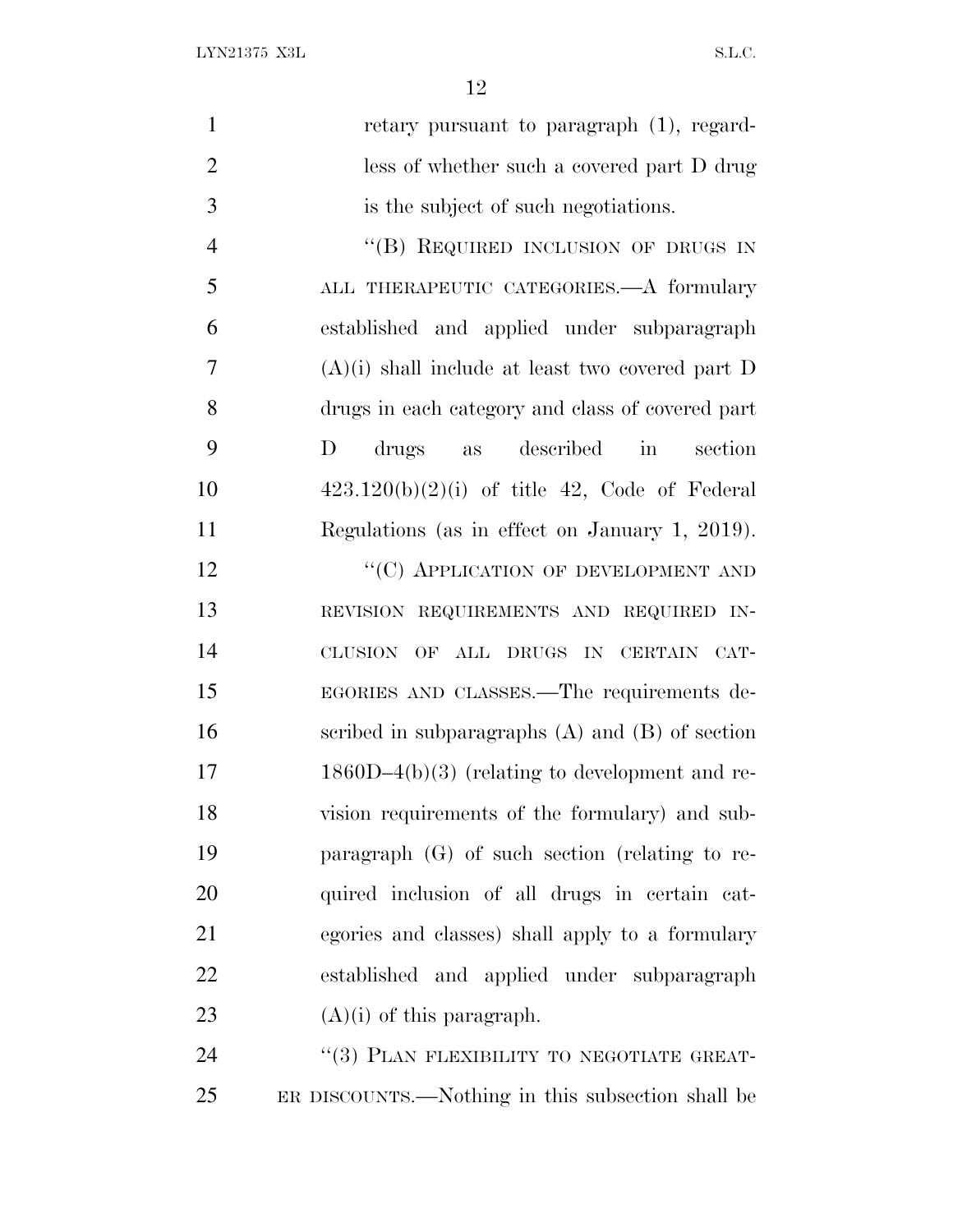construed as preventing the sponsor of a prescrip- tion drug plan, or an organization offering an MA– PD plan, from obtaining a discount or reduction of the price for a covered part D drug below the price negotiated under paragraph (1), if applicable, in- cluding through the use of preferred or tiered cost-sharing status.

8 "(4) ENSURING BENEFICIARY ACCESS TO NEEDED DRUGS.—Beginning with plan year 2023, each PDP sponsor of a prescription drug plan and organization offering an MA–PD plan shall have in place a process under which an enrollee in the plan may request coverage under the plan for a covered part D drug that is not on the formulary, or is sub- ject to utilization management controls, such as tiered pricing, prior authorization, or step therapy.''. (b) CONFORMING AMENDMENTS.—

 (1) IN GENERAL.—Section 1860D–4 of the So- cial Security Act (42 U.S.C. 1395w–104) is amend-ed—

21 (A) in subsection  $(b)(3)$ , in the matter pre- ceding subparagraph (A), by striking ''If a PDP'' and inserting ''Subject to section 24 1860D–11(i)(2), if a PDP";

25 (B) in subsection  $(g)$ —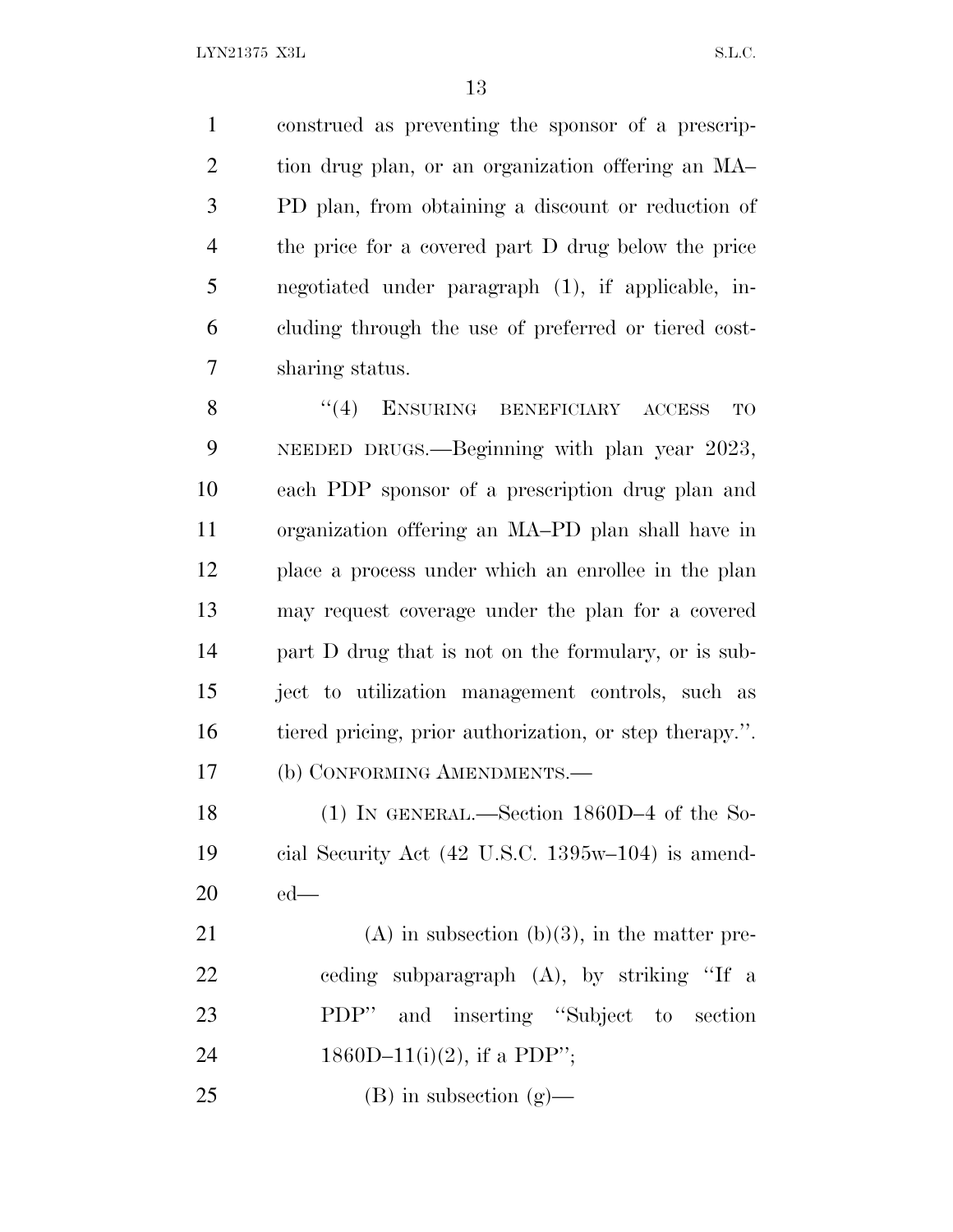| $\mathbf{1}$   | $(i)$ in paragraph $(1)$ , by inserting be-   |
|----------------|-----------------------------------------------|
| $\overline{2}$ | fore the period at the end the following: ",  |
| 3              | except that the PDP sponsor of a prescrip-    |
| $\overline{4}$ | tion drug plan shall treat the presentation   |
| 5              | of a prescription to a participating phar-    |
| 6              | macy, which is transmitted to the plan by     |
| $\overline{7}$ | the pharmacy, as a request for a coverage     |
| 8              | determination (including with respect to      |
| 9              | prior authorization, step therapy, or quan-   |
| 10             | tity limits) and, in applying such para-      |
| 11             | graphs of section $1852(g)$ , the response to |
| 12             | such transmittal shall be treated as a de-    |
| 13             | termination by the sponsor"; and              |
| 14             | (ii) in paragraph $(2)$ , in the first sen-   |
| 15             | tence, by inserting "(or a participating      |
| 16             | pharmacy, on behalf of such individual,       |
| 17             | through transmission of a prescription as     |
| 18             | described in paragraph $(1)$ " after "a part  |
| 19             | D eligible individual who is enrolled in the  |
| 20             | plan"; and                                    |
| 21             | $(C)$ in subsection $(h)$ —                   |
| 22             | (i) in paragraph $(1)$ , in the second        |
| 23             | sentence, by inserting "(or a participating   |
| 24             | pharmacy, on behalf of such individual)"      |

after ''the part D eligible individual''; and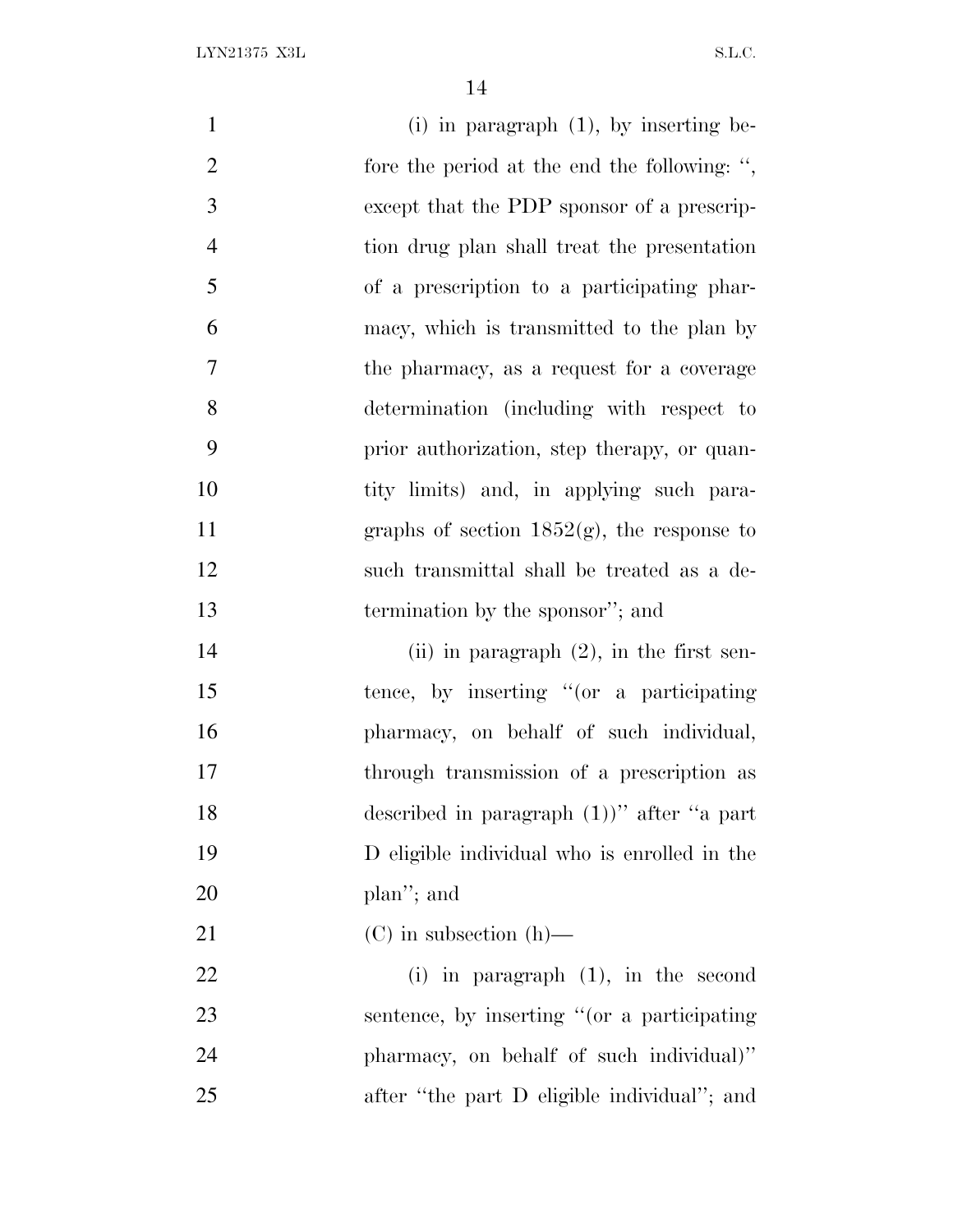| $\mathbf{1}$ | (ii) in paragraph $(2)$ , by inserting                           |
|--------------|------------------------------------------------------------------|
| 2            | "(or a participating pharmacy, on behalf of                      |
| 3            | such individual)" after "A part D eligible                       |
| 4            | individual who is enrolled in a prescription                     |
| 5            | drug plan offered by a PDP sponsor".                             |
| 6            | (2) EFFECTIVE DATE.—The amendments made                          |
| 7            | by subparagraphs $(B)$ and $(C)$ of paragraph $(1)$              |
| 8            | shall apply to plan years beginning on or after Janu-            |
| 9            | ary 1, 2023.                                                     |
| 10           | SEC. 3. REQUIRING DRUG MANUFACTURERS TO PROVIDE                  |
| 11           | DRUG REBATES FOR DRUGS DISPENSED TO                              |
| 12           | LOW-INCOME INDIVIDUALS.                                          |
| 13           | (a) IN GENERAL.—Section 1860D-2 of the Social                    |
| 14           | Security Act $(42 \text{ U.S.C. } 1395\text{w}-102)$ is amended— |
| 15           | $(1)$ in subsection $(e)(1)$ , in the matter preceding           |
| 16           | subparagraph $(A)$ , by inserting "and subsection $(f)$ "        |
| 17           | after "this subsection"; and                                     |
| 18           | $(2)$ by adding at the end the following new sub-                |
| 19           | section:                                                         |
| 20           | "(f) PRESCRIPTION DRUG REBATE AGREEMENT FOR                      |
| 21           | REBATE ELIGIBLE INDIVIDUALS.—                                    |
| 22           | $``(1)$ REQUIREMENT.—                                            |
| 23           | "(A) IN GENERAL.—For plan years begin-                           |
| 24           | ning on or after January 1, 2023, in this part,                  |
| 25           | the term 'covered part D drug' does not include                  |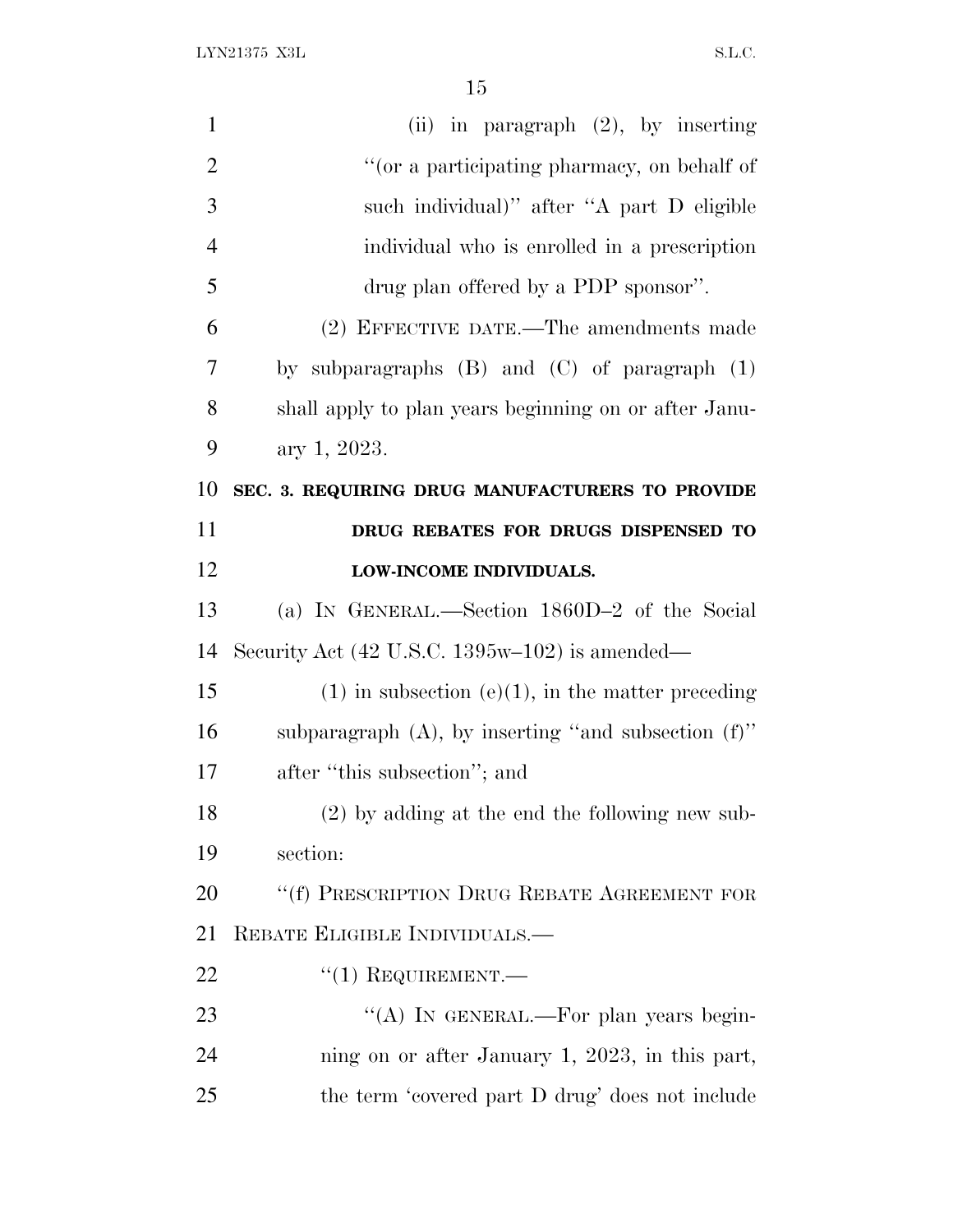any drug or biological product that is manufac- tured by a manufacturer that has not entered into and have in effect a rebate agreement de-scribed in paragraph (2).

 "(B)  $2023$  PLAN YEAR REQUIREMENT. Any drug or biological product manufactured by a manufacturer that declines to enter into a re- bate agreement described in paragraph (2) for the period beginning on January 1, 2023, and ending on December 31, 2023, shall not be in- cluded as a 'covered part D drug' for the subse-quent plan year.

13 "(2) REBATE AGREEMENT.—A rebate agree- ment under this subsection shall require the manu- facturer to provide to the Secretary a rebate for 16 each rebate period (as defined in paragraph  $(6)(B)$ ) ending after December 31, 2022, in the amount specified in paragraph (3) for any covered part D drug of the manufacturer dispensed after December 31, 2022, to any rebate eligible individual (as de-21 fined in paragraph  $(6)(A)$  for which payment was made by a PDP sponsor or MA organization under this part for such period, including payments passed through the low-income and reinsurance subsidies under sections 1860D–14 and 1860D–15(b), respec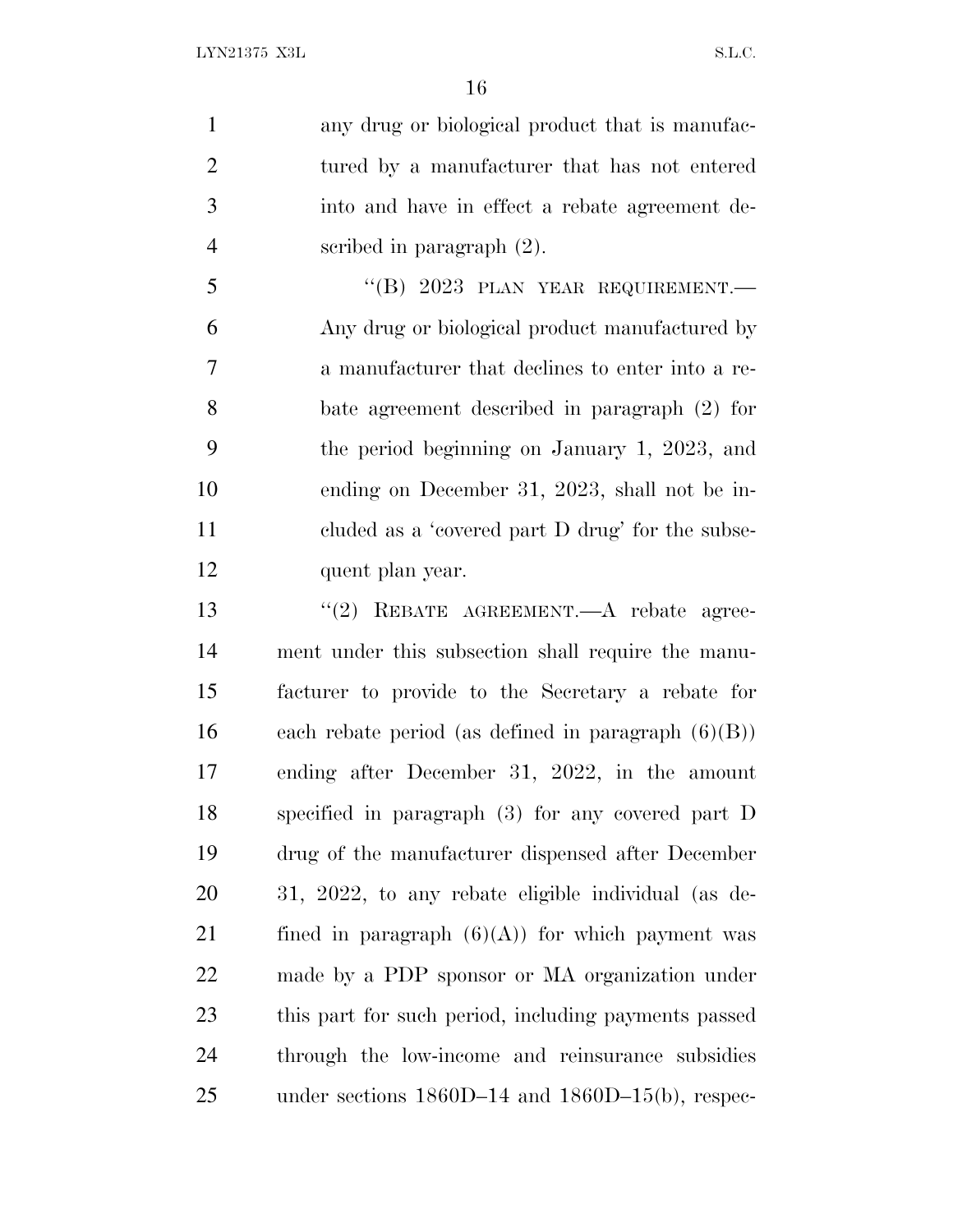$\begin{minipage}{0.9\linewidth} \textbf{LYN21375 X3L} \end{minipage}$ 

| $\mathbf{1}$   | tively. Such rebate shall be paid by the manufac-       |
|----------------|---------------------------------------------------------|
| $\overline{2}$ | turer to the Secretary not later than 30 days after     |
| 3              | the date of receipt of the information described in     |
| $\overline{4}$ | section $1860D-12(b)(8)$ , including as such section is |
| 5              | applied under section $1857(f)(3)$ , or 30 days after   |
| 6              | the receipt of information under subparagraph (D)       |
| 7              | of paragraph (3), as determined by the Secretary.       |
| 8              | Insofar as not inconsistent with this subsection, the   |
| 9              | Secretary shall establish terms and conditions of       |
| 10             | such agreement relating to compliance, penalties,       |
| 11             | and program evaluations, investigations, and audits     |
| 12             | that are similar to the terms and conditions for re-    |
| 13             | bate agreements under paragraphs (3) and (4) of         |
| 14             | section $1927(b)$ .                                     |
| 15             | $``(3)$ REBATE FOR REBATE ELIGIBLE MEDICARE             |
| 16             | DRUG PLAN ENROLLEES.-                                   |
| 17             | "(A) IN GENERAL.—The amount of the re-                  |
| 18             | bate specified under this paragraph for a manu-         |
| 19             | facturer for a rebate period, with respect to           |
| 20             | each dosage form and strength of any covered            |
| 21             | part D drug provided by such manufacturer               |
| 22             | and dispensed to a rebate eligible individual,          |
| 23             | shall be equal to the product of—                       |
| 24             | "(i) the total number of units of such                  |
| 25             | dosage form and strength of the drug so                 |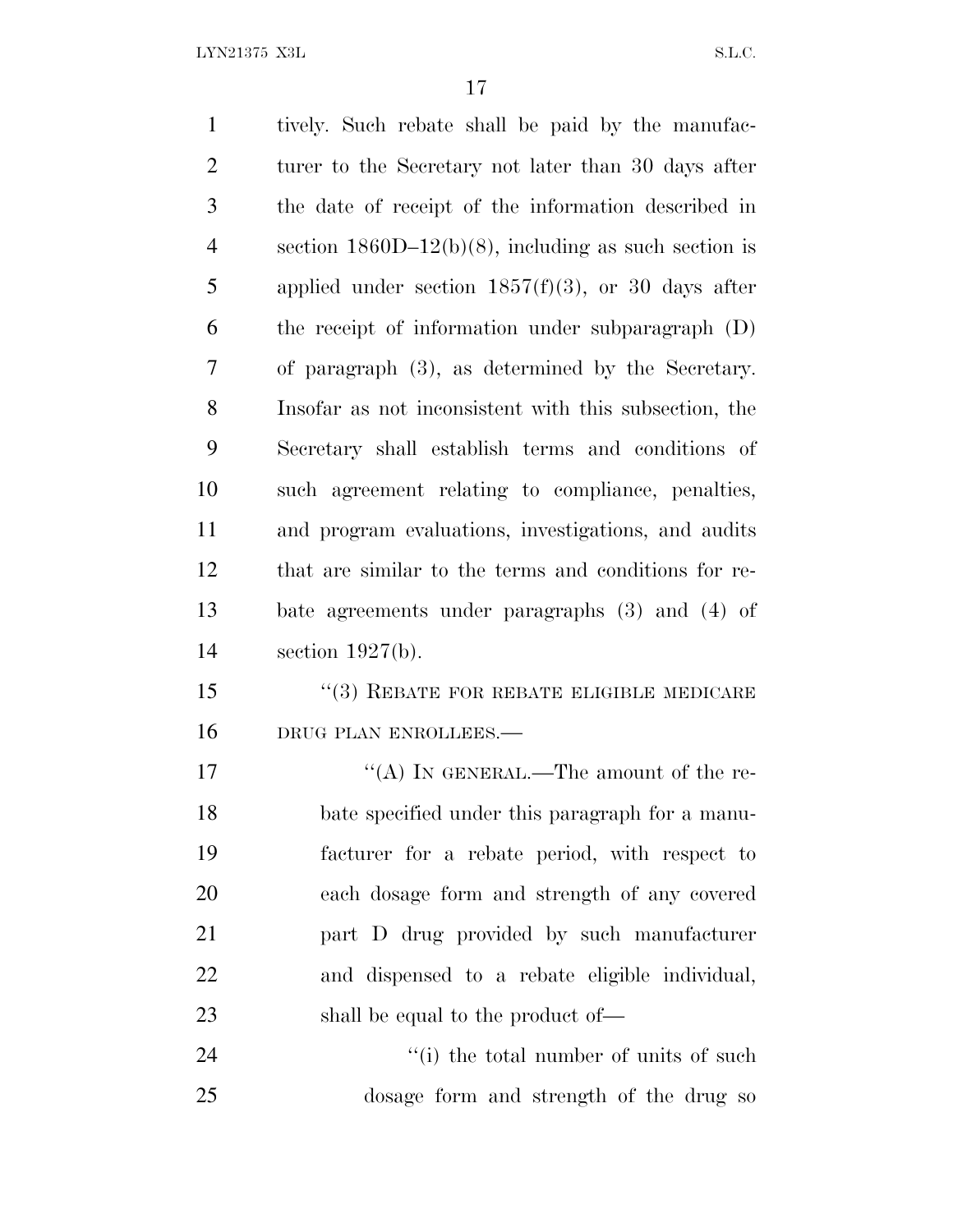| provided and dispensed for which payment       | $\mathbf{1}$   |
|------------------------------------------------|----------------|
| was made by a PDP sponsor or an MA or-         | $\overline{2}$ |
| ganization under this part for the rebate      | 3              |
| period, including payments passed through      | $\overline{4}$ |
| the low-income and reinsurance subsidies       | 5              |
| under sections 1860D-14 and 1860D-             | 6              |
| $15(b)$ , respectively; and                    | $\tau$         |
| "(ii) the amount (if any) by which—            | 8              |
| "(I) the Medicaid rebate amount                | 9              |
| (as defined in subparagraph $(B)$ ) for        | 10             |
| such form, strength, and period, ex-           | 11             |
| ceeds                                          | 12             |
| "(II) the average Medicare drug                | 13             |
| program rebate eligible rebate amount          | 14             |
| (as defined in subparagraph $(C)$ ) for        | 15             |
| such form, strength, and period.               | 16             |
| MEDICAID REBATE AMOUNT.-For<br>$\lq\lq (B)$    | 17             |
| purposes of this paragraph, the term 'Medicaid | 18             |
| rebate amount' means, with respect to each     | 19             |
| dosage form and strength of a covered part D   | 20             |
| drug provided by the manufacturer for a rebate | 21             |
| period—                                        | 22             |
| "(i) in the case of a single source            | 23             |
| drug or an innovator multiple source drug,     | 24             |
| amount specified in paragraph<br>the           | 25             |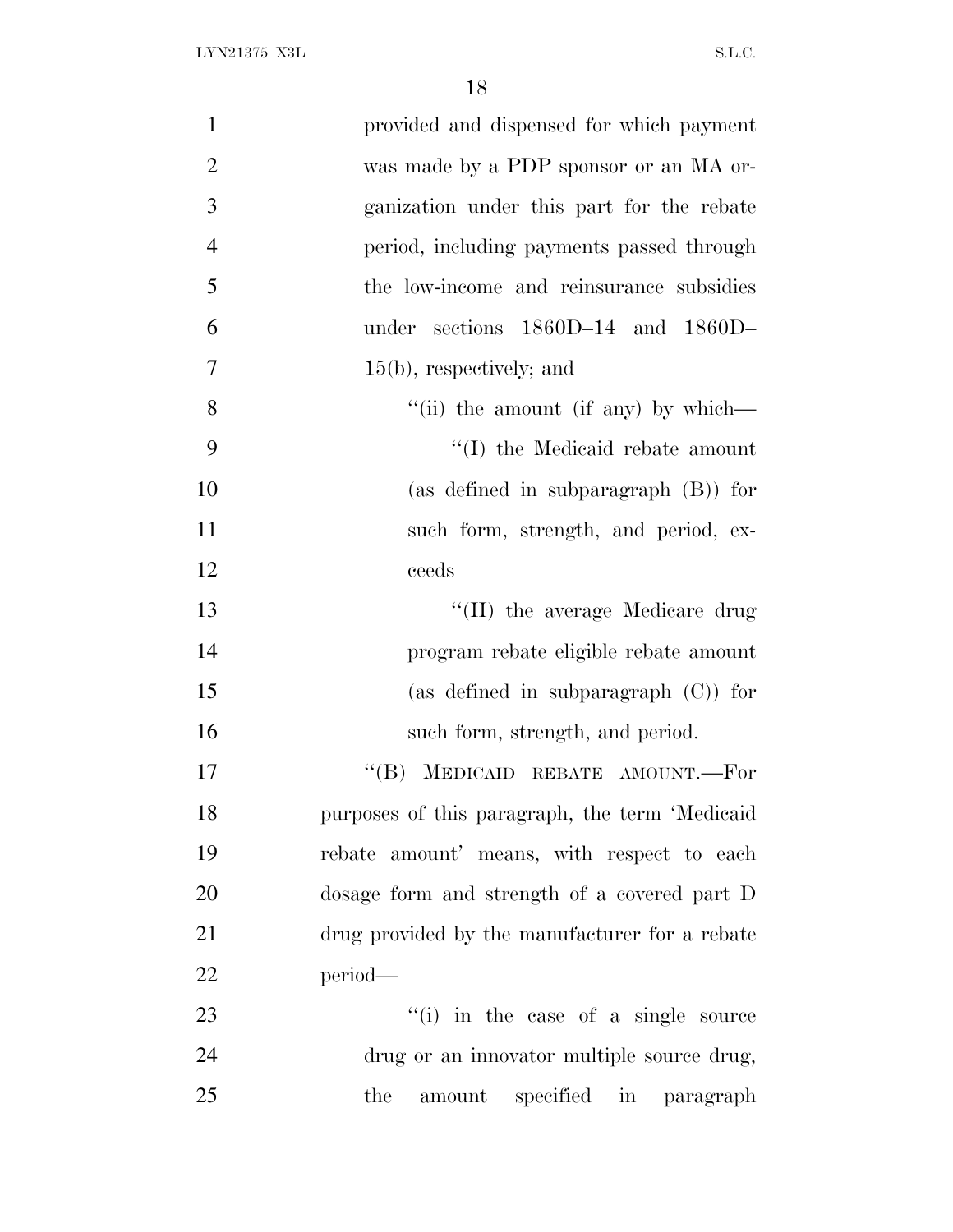| $\mathbf{1}$   | $(1)(A)(ii)(II)$ or $(2)(C)$ of section $1927(c)$ |
|----------------|---------------------------------------------------|
| $\mathbf{2}$   | plus the amount, if any, specified in sub-        |
| 3              | paragraph $(A)(ii)$ of paragraph $(2)$ of such    |
| $\overline{4}$ | section, for such form, strength, and pe-         |
| 5              | riod; or                                          |
| 6              | "(ii) in the case of any other covered            |
| $\tau$         | outpatient drug, the amount specified in          |
| 8              | paragraph $(3)(A)(i)$ of such section for         |
| 9              | such form, strength, and period.                  |
| 10             | "(C) AVERAGE MEDICARE DRUG PROGRAM                |
| 11             | REBATE ELIGIBLE REBATE AMOUNT.-For pur-           |
| 12             | poses of this subsection, the term 'average       |
| 13             | Medicare drug program rebate eligible rebate      |
| 14             | amount' means, with respect to each dosage        |
| 15             | form and strength of a covered part D drug        |
| 16             | provided by a manufacturer for a rebate period,   |
| 17             | the sum, for all PDP sponsors under part D        |
| 18             | and MA organizations administering an MA          |
| 19             | PD plan under part C, of-                         |
| 20             | "(i) the product, for each such spon-             |
| 21             | sor or organization, of-                          |
| 22             | $\lq\lq$ (I) the sum of all rebates, dis-         |
| 23             | counts, or other price concessions (not           |
| 24             | taking into account any rebate pro-               |
| 25             | vided under paragraph (2) or any dis-             |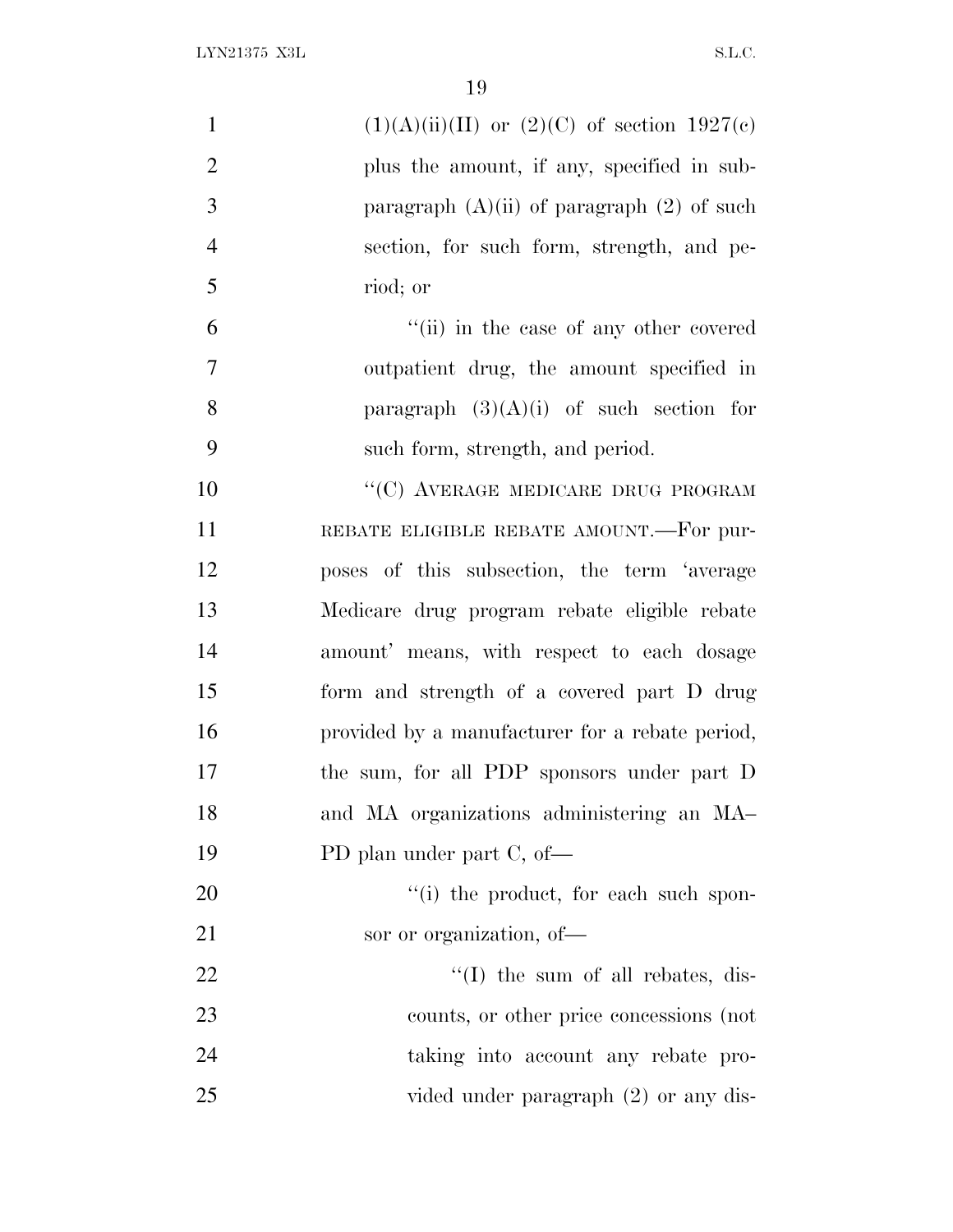| $\mathbf{1}$   | counts under the program under sec-           |
|----------------|-----------------------------------------------|
| $\overline{2}$ | tion 1860D-14A) for such dosage               |
| 3              | form and strength of the drug dis-            |
| $\overline{4}$ | pensed, calculated on a per-unit basis,       |
| 5              | but only to the extent that any such          |
| 6              | rebate, discount, or other price con-         |
| $\overline{7}$ | cession applies equally to drugs dis-         |
| 8              | pensed to rebate eligible Medicare            |
| 9              | drug plan enrollees and drugs dis-            |
| 10             | pensed to PDP and MA-PD enrollees             |
| 11             | who are not rebate eligible individuals;      |
| 12             | and                                           |
| 13             | $\lq\lq$ (II) the number of the units of      |
| 14             | such dosage and strength of the drug          |
| 15             | dispensed during the rebate period to         |
| 16             | rebate eligible individuals enrolled in       |
| 17             | the prescription drug plans adminis-          |
| 18             | tered by the PDP sponsor or the MA            |
| 19             | PD plans administered by the MA or-           |
| 20             | ganization; divided by                        |
| 21             | "(ii) the total number of units of such       |
| 22             | dosage and strength of the drug dispensed     |
| 23             | during the rebate period to rebate eligible   |
| 24             | individuals enrolled in all prescription drug |
| 25             | plans administered by PDP sponsors and        |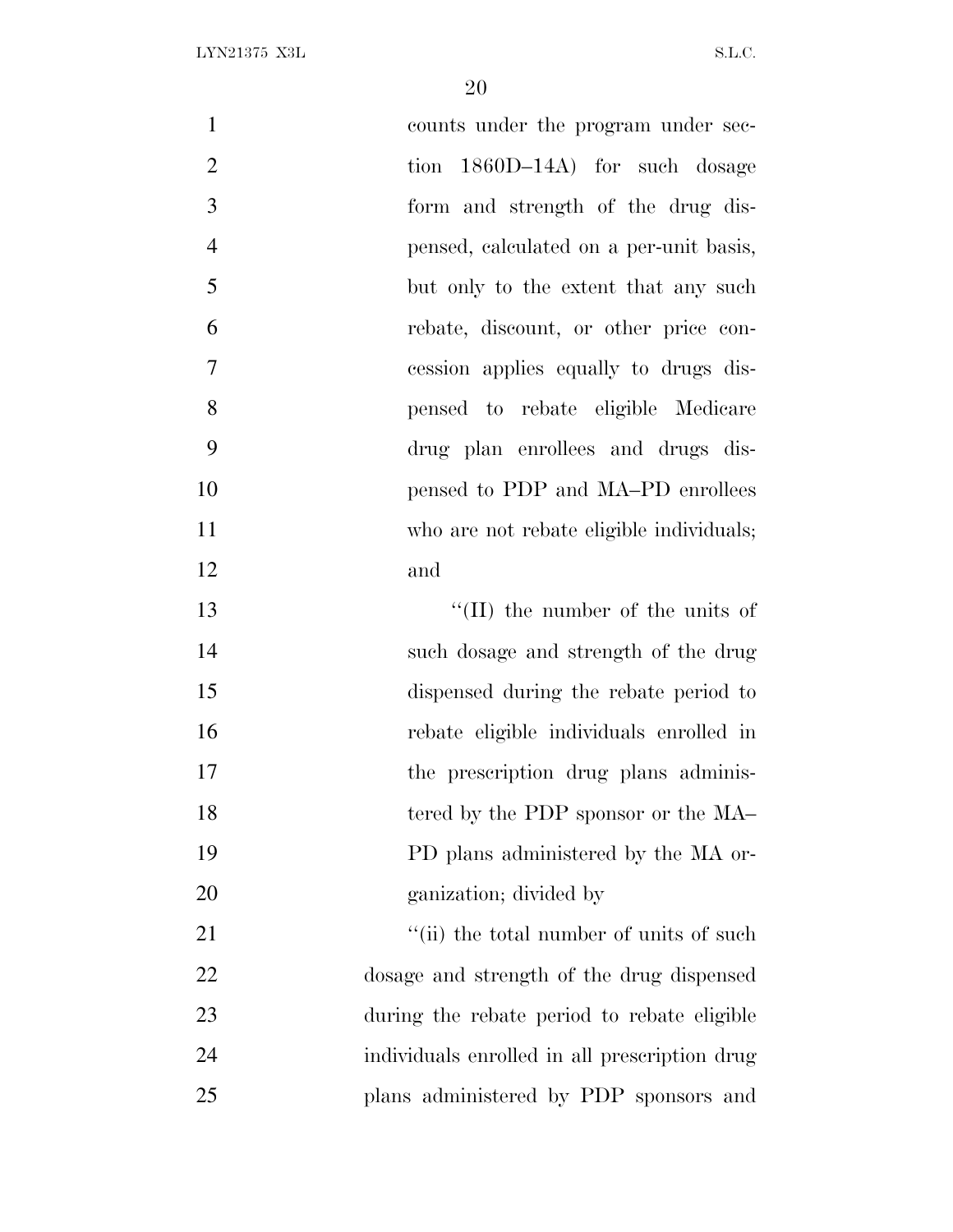all MA–PD plans administered by MA or-ganizations.

3 "<sup>'</sup>(D) USE OF ESTIMATES.—The Secretary may establish a methodology for estimating the average Medicare drug program rebate eligible rebate amounts for each rebate period based on bid and utilization information under this part and may use these estimates as the basis for determining the rebates under this section. If the Secretary elects to estimate the average Medicare drug program rebate eligible rebate amounts, the Secretary shall establish a rec- onciliation process for adjusting manufacturer rebate payments not later than 3 months after the date that manufacturers receive the infor- mation collected under section 1860D–  $12(b)(8)(B)$ .

18 "(4) LENGTH OF AGREEMENT.—The provisions of paragraph (4) of section 1927(b) (other than clauses (iv) and (v) of subparagraph (B)) shall apply to rebate agreements under this subsection in the same manner as such paragraph applies to a rebate agreement under such section.

24 "(5) OTHER TERMS AND CONDITIONS.—The Secretary shall establish other terms and conditions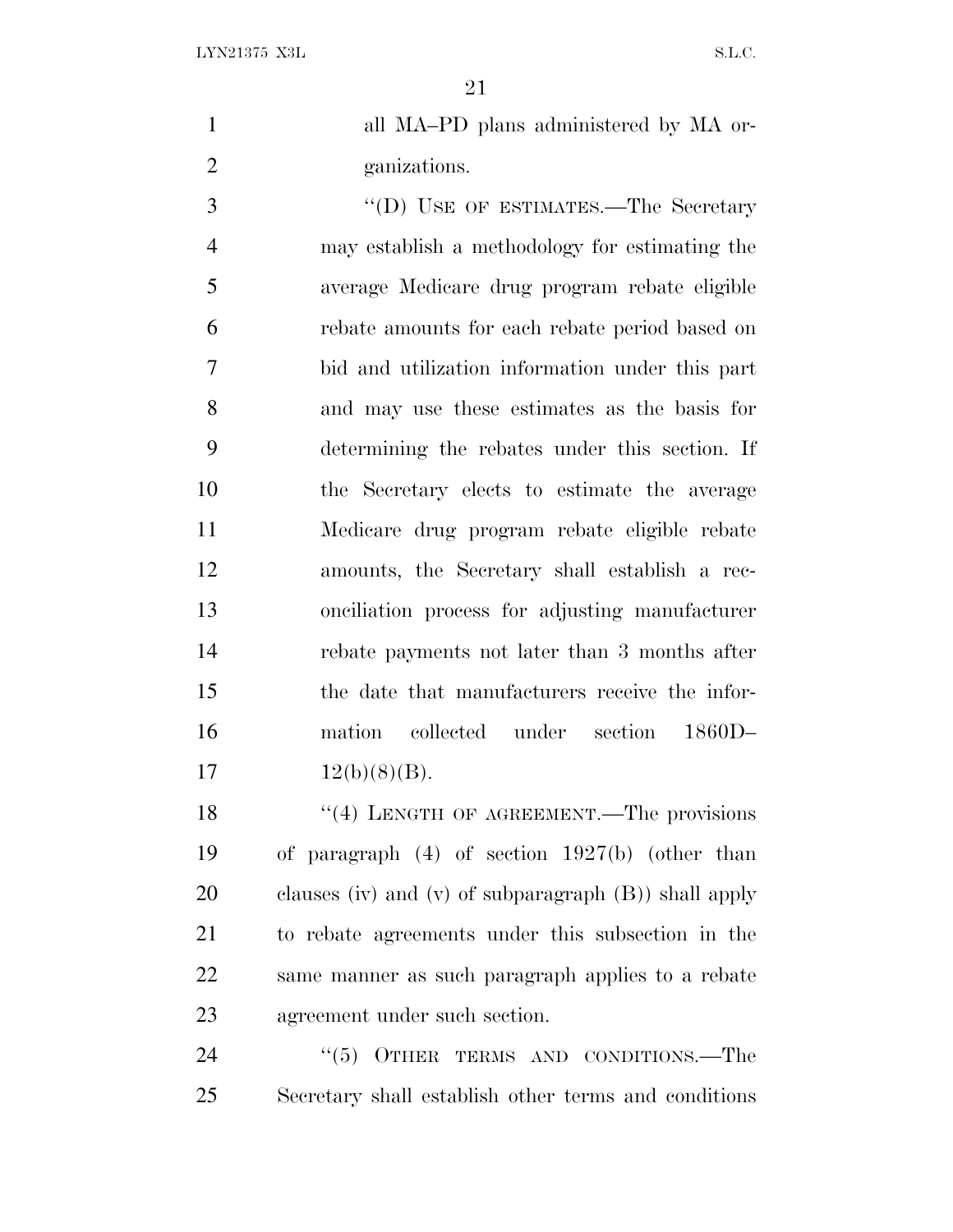| $\mathbf{1}$   | of the rebate agreement under this subsection, in-        |
|----------------|-----------------------------------------------------------|
| $\overline{2}$ | cluding terms and conditions related to compliance,       |
| 3              | that are consistent with this subsection.                 |
| 4              | $\cdot\cdot$ (6) DEFINITIONS.—In this subsection and sec- |
| 5              | tion $1860D-12(b)(8)$ :                                   |
| 6              | $\lq\lq$ (A) REBATE ELIGIBLE INDIVIDUAL.—The              |
| 7              | term 'rebate eligible individual' means—                  |
| 8              | "(i) a subsidy eligible individual (as                    |
| 9              | defined in section $1860D-14(a)(3)(A)$ ;                  |
| 10             | "(ii) a Medicaid beneficiary treated as                   |
| 11             | a subsidy eligible individual under clause                |
| 12             | (v) of section $1860D-14(a)(3)(B)$ ; and                  |
| 13             | "(iii) any part D eligible individual                     |
| 14             | not described in clause (i) or (ii) who is de-            |
| 15             | termined for purposes of the State plan                   |
| 16             | under title XIX to be eligible for medical                |
| 17             | assistance under clause (i), (iii), or (iv) of            |
| 18             | section $1902(a)(10)(E)$ .                                |
| 19             | "(B) REBATE PERIOD.—The term 'rebate                      |
| 20             | period' has the meaning given such term in sec-           |
| 21             | tion $1927(k)(8)$ .".                                     |
| 22             | (b) REPORTING REQUIREMENT FOR THE DETER-                  |
| 23             | MINATION AND PAYMENT OF REBATES BY MANUFACTUR-            |
| 24             | ERS RELATED TO REBATE FOR REBATE ELIGIBLE MEDI-           |
| 25             | CARE DRUG PLAN ENROLLEES.                                 |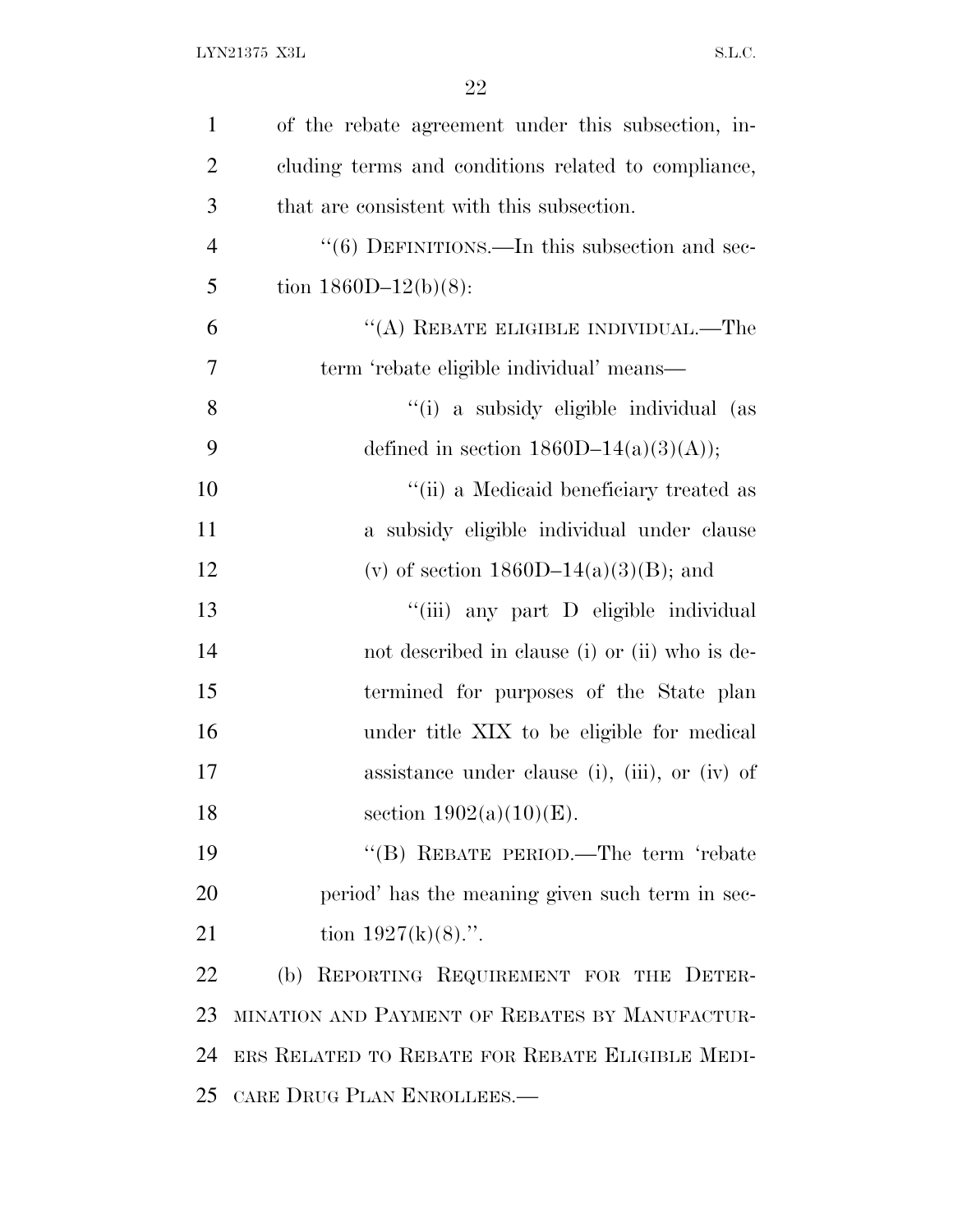| $\mathbf{1}$   | (1) REQUIREMENTS FOR PDP SPONSORS.-Sec-              |
|----------------|------------------------------------------------------|
| $\overline{2}$ | tion $1860D-12(b)$ of the Social Security Act $(42)$ |
| 3              | U.S.C. $1395w-112(b)$ is amended by adding at the    |
| $\overline{4}$ | end the following new paragraph.                     |
| 5              | "(8) REPORTING REQUIREMENT FOR THE DE-               |
| 6              | TERMINATION AND PAYMENT OF REBATES BY MANU-          |
| 7              | FACTURERS RELATED TO REBATE FOR REBATE ELI-          |
| 8              | GIBLE MEDICARE DRUG PLAN ENROLLEES.-                 |
| 9              | "(A) IN GENERAL.—For purposes of the                 |
| 10             | rebate under section $1860D-2(f)$ for contract       |
| 11             | years beginning on or after January 1, 2023,         |
| 12             | each contract entered into with a PDP sponsor        |
| 13             | under this part with respect to a prescription       |
| 14             | drug plan shall require that the sponsor comply      |
| 15             | with subparagraphs $(B)$ and $(C)$ .                 |
| 16             | "(B) REPORT FORM AND CONTENTS.—Not                   |
| 17             | later than a date specified by the Secretary, a      |
| 18             | PDP sponsor of a prescription drug plan under        |
| 19             | this part shall report to each manufacturer—         |
| 20             | "(i) information (by National Drug                   |
| 21             | Code number) on the total number of units            |
| 22             | of each dosage, form, and strength of each           |
| 23             | drug of such manufacturer dispensed to re-           |
| 24             | bate eligible Medicare drug plan enrollees           |
| 25             | under any prescription drug plan operated            |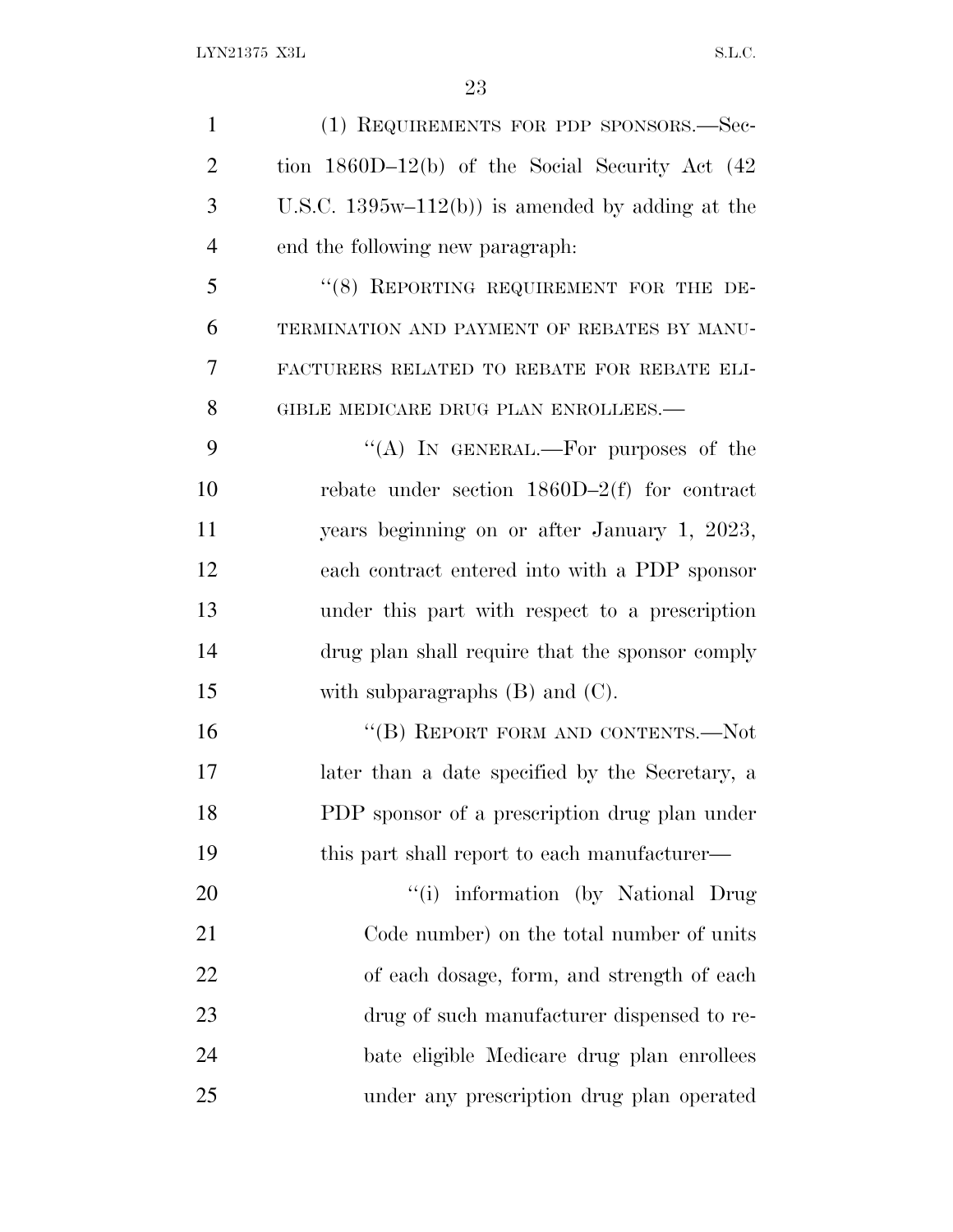| $\mathbf{1}$   | by the PDP sponsor during the rebate pe-       |
|----------------|------------------------------------------------|
| $\overline{2}$ | riod;                                          |
| 3              | "(ii) information on the price dis-            |
| $\overline{4}$ | counts, price concessions, and rebates for     |
| 5              | such drugs for such form, strength, and        |
| 6              | period;                                        |
| 7              | "(iii) information on the extent to            |
| 8              | which such price discounts, price conces-      |
| 9              | sions, and rebates apply equally to rebate     |
| 10             | eligible Medicare drug plan enrollees and      |
| 11             | PDP enrollees who are not rebate eligible      |
| 12             | Medicare drug plan enrollees; and              |
| 13             | "(iv) any additional information that          |
| 14             | the Secretary determines is necessary to       |
| 15             | enable the Secretary to calculate the aver-    |
| 16             | age Medicare drug program rebate eligible      |
| 17             | rebate amount (as defined in paragraph         |
| 18             | $(3)(C)$ of such section), and to determine    |
| 19             | the amount of the rebate required under        |
| 20             | this section, for such form, strength, and     |
| 21             | period.                                        |
| 22             | Such report shall be in a form consistent with |
| 23             | a standard reporting format established by the |
| 24             | Secretary.                                     |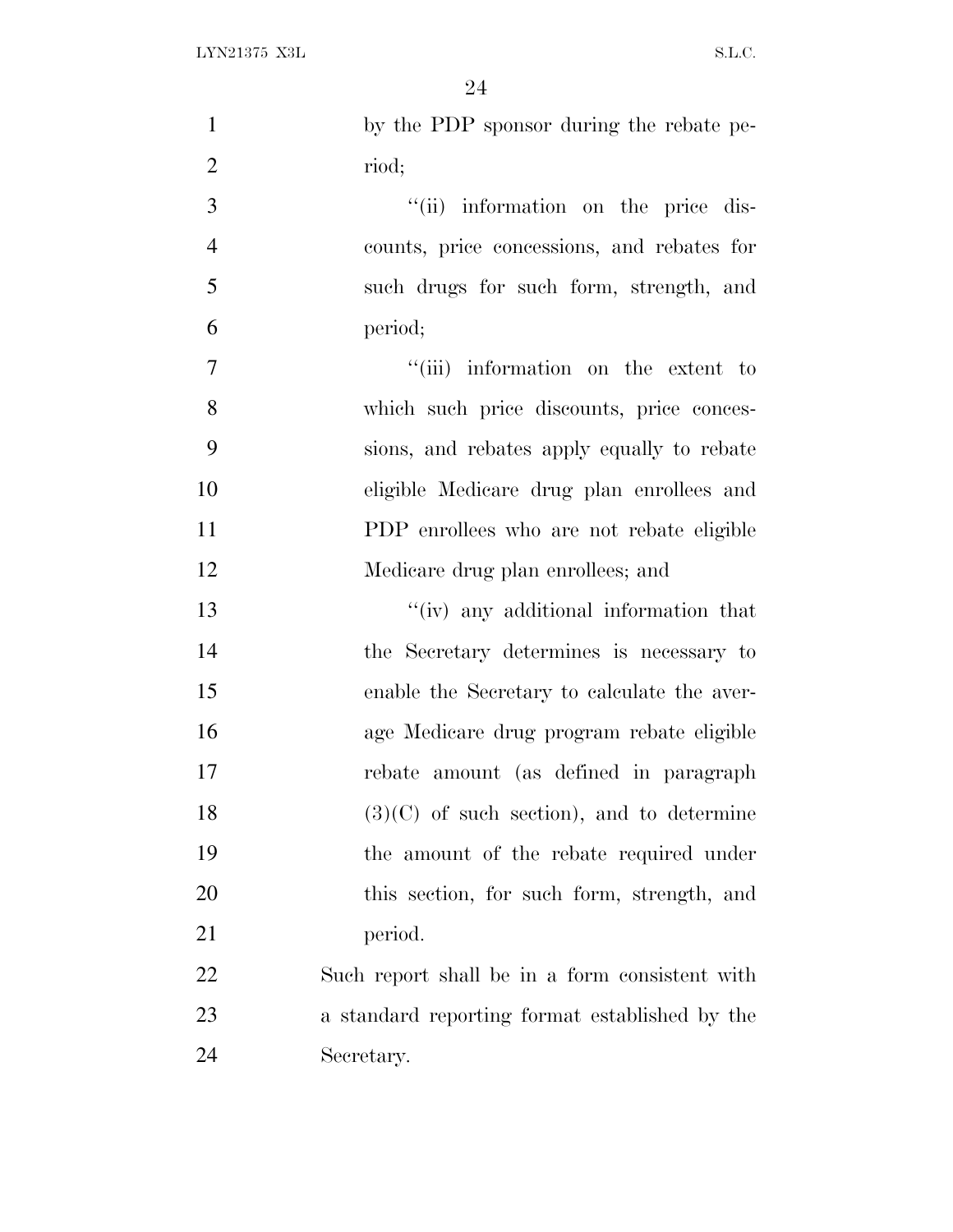| $\mathbf{1}$   | "(C) SUBMISSION TO SECRETARY.-Each                     |
|----------------|--------------------------------------------------------|
| $\overline{2}$ | PDP sponsor shall promptly transmit a copy of          |
| 3              | the information reported under subparagraph            |
| $\overline{4}$ | (B) to the Secretary for the purpose of audit          |
| 5              | oversight and evaluation.                              |
| 6              | $``(D)$ CONFIDENTIALITY OF INFORMA-                    |
| 7              | TION.—The provisions of subparagraph (D) of            |
| 8              | section $1927(b)(3)$ , relating to confidentiality of  |
| 9              | information, shall apply to information reported       |
| 10             | by PDP sponsors under this paragraph in the            |
| 11             | same manner that such provisions apply to in-          |
| 12             | formation disclosed by manufacturers or whole-         |
| 13             | salers under such section, except—                     |
| 14             | $\lq$ <sup>"(i)</sup> that any reference to 'this sec- |
| 15             | tion' in clause (i) of such subparagraph               |
| 16             | shall be treated as being a reference to this          |
| 17             | section;                                               |
| 18             | "(ii) the reference to the Director of                 |
| 19             | the Congressional Budget Office in clause              |
| 20             | (iii) of such subparagraph shall be treated            |
| 21             | as including a reference to the Medicare               |
| 22             | Payment Advisory Commission; and                       |
| 23             | "(iii) clause (iv) of such subparagraph                |
| 24             | shall not apply.                                       |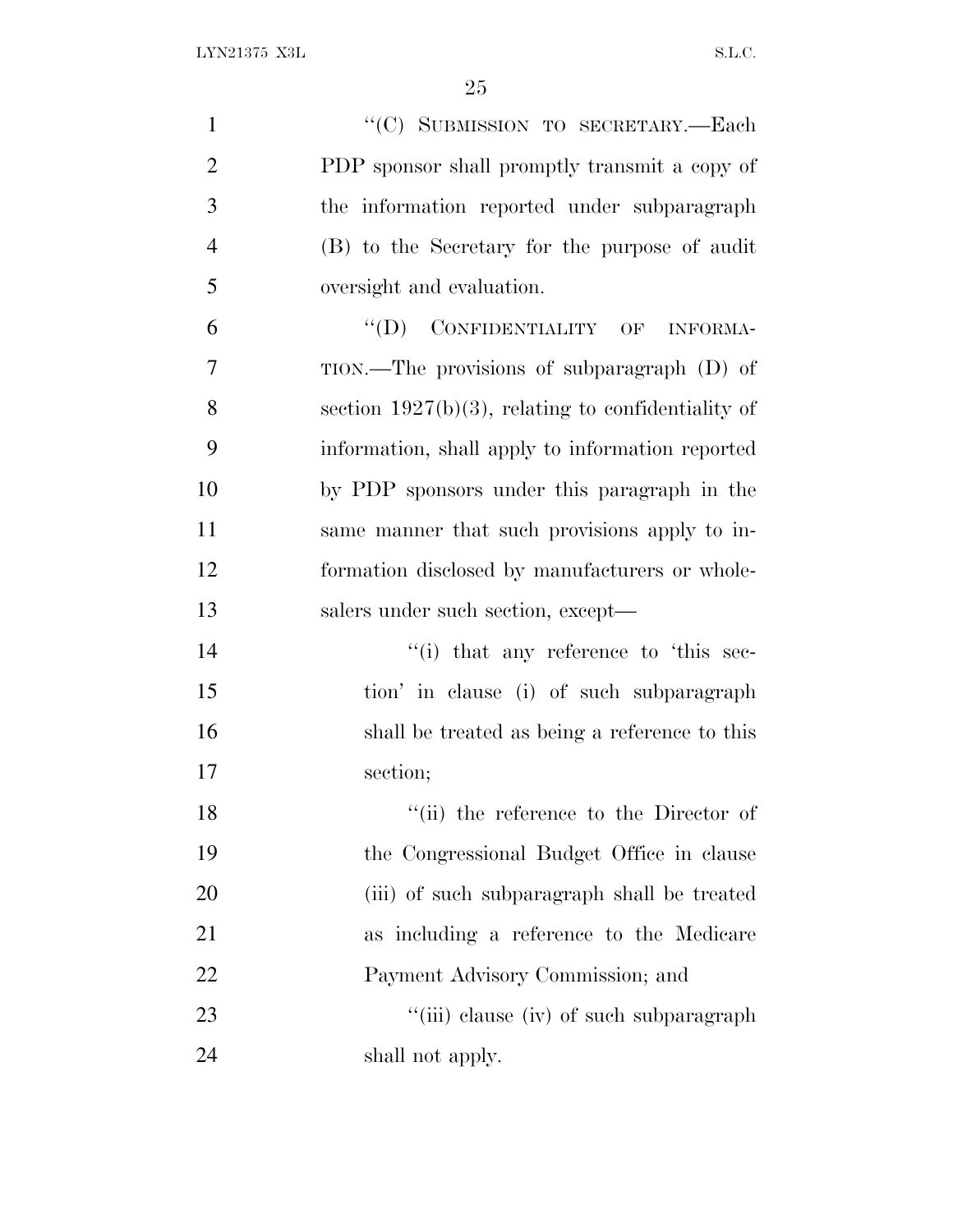| $\mathbf{1}$   | "(E) OVERSIGHT.—Information reported             |
|----------------|--------------------------------------------------|
| $\overline{2}$ | under this paragraph may be used by the In-      |
| 3              | spector General of the Department of Health      |
| $\overline{4}$ | and Human Services for the statutorily author-   |
| 5              | ized purposes of audit, investigation, and eval- |
| 6              | uations.                                         |
| 7              | "(F) PENALTIES FOR FAILURE TO PRO-               |
| 8              | VIDE TIMELY INFORMATION AND PROVISION OF         |
| 9              | FALSE INFORMATION.—In the case of a PDP          |
| 10             | sponsor-                                         |
| 11             | "(i) that fails to provide information           |
| 12             | required under subparagraph (B) on a             |
| 13             | timely basis, the sponsor is subject to a        |
| 14             | civil money penalty in the amount of             |
| 15             | $$10,000$ for each day in which such infor-      |
| 16             | mation has not been provided; or                 |
| 17             | "(ii) that knowingly (as defined in              |
| 18             | section $1128A(i)$ provides false informa-       |
| 19             | tion under such subparagraph, the sponsor        |
| 20             | is subject to a civil money penalty in an        |
| 21             | amount not to exceed \$100,000 for each          |
| 22             | item of false information.                       |
| 23             | Such civil money penalties are in addition to    |
| 24             | other penalties as may be prescribed by law.     |
| 25             | The provisions of section 1128A (other than      |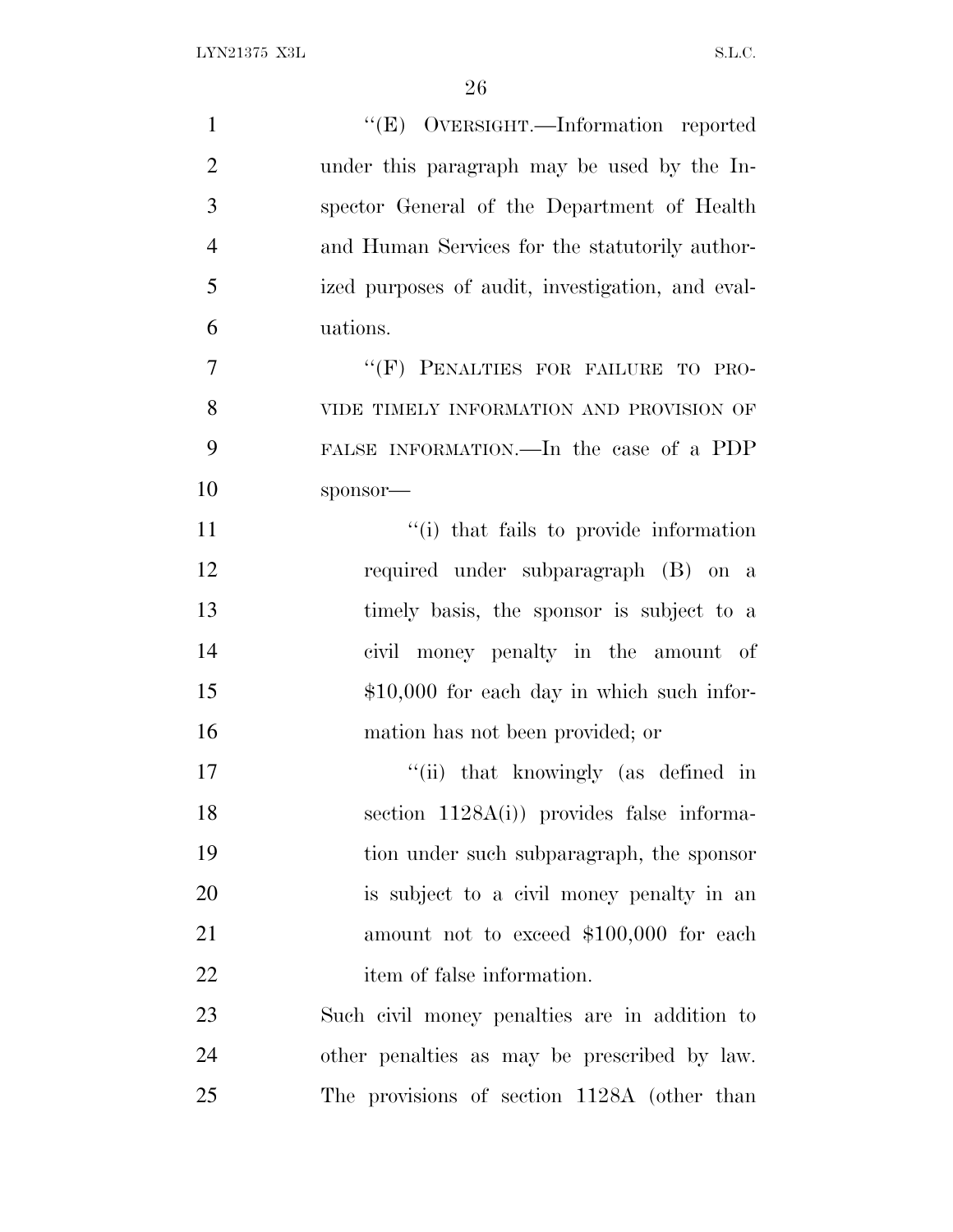| $\mathbf{1}$   | subsections (a) and (b)) shall apply to a civil                                  |
|----------------|----------------------------------------------------------------------------------|
| $\overline{2}$ | money penalty under this subparagraph in the                                     |
| 3              | same manner as such provisions apply to a pen-                                   |
| $\overline{4}$ | alty or proceeding under section $1128A(a)$ .".                                  |
| 5              | (2) APPLICATION TO MA ORGANIZATIONS.—Sec-                                        |
| 6              | tion $1857(f)(3)$ of the Social Security Act $(42)$                              |
| 7              | U.S.C. $1395w-27(f)(3)$ is amended by adding at                                  |
| 8              | the end the following:                                                           |
| 9              | "(E) REPORTING REQUIREMENT RELATED                                               |
| 10             | TO REBATE FOR REBATE ELIGIBLE MEDICARE                                           |
| 11             | PLAN ENROLLEES.—Section 1860D-<br><b>DRUG</b>                                    |
| 12             | $12(b)(8)$ .".                                                                   |
| 13             | (c) DEPOSIT OF REBATES INTO MEDICARE PRE-                                        |
| 14             | SCRIPTION DRUG ACCOUNT.—Section $1860D-16(c)$ of the                             |
| 15             | Social Security Act $(42 \text{ U.S.C. } 1395\text{w}-116(\text{c}))$ is amended |
| 16             | by adding at the end the following new paragraph.                                |
| 17             | $``(6)$ REBATE FOR REBATE ELIGIBLE MEDICARE                                      |
| 18             | DRUG PLAN ENROLLEES.—Amounts paid under a re-                                    |
| 19             | bate agreement under section $1860D-2(f)$ shall be                               |
| 20             | deposited into the Account.".                                                    |
| 21             | (d) EXCLUSION FROM DETERMINATION OF BEST                                         |
| 22             | PRICE AND AVERAGE MANUFACTURER PRICE UNDER                                       |
| 23             | MEDICAID.—                                                                       |
| 24             | (1) EXCLUSION FROM BEST PRICE DETERMINA-                                         |
| 25             | TION.—Section $1927(c)(1)(C)(ii)(I)$ of the Social Se-                           |
|                |                                                                                  |